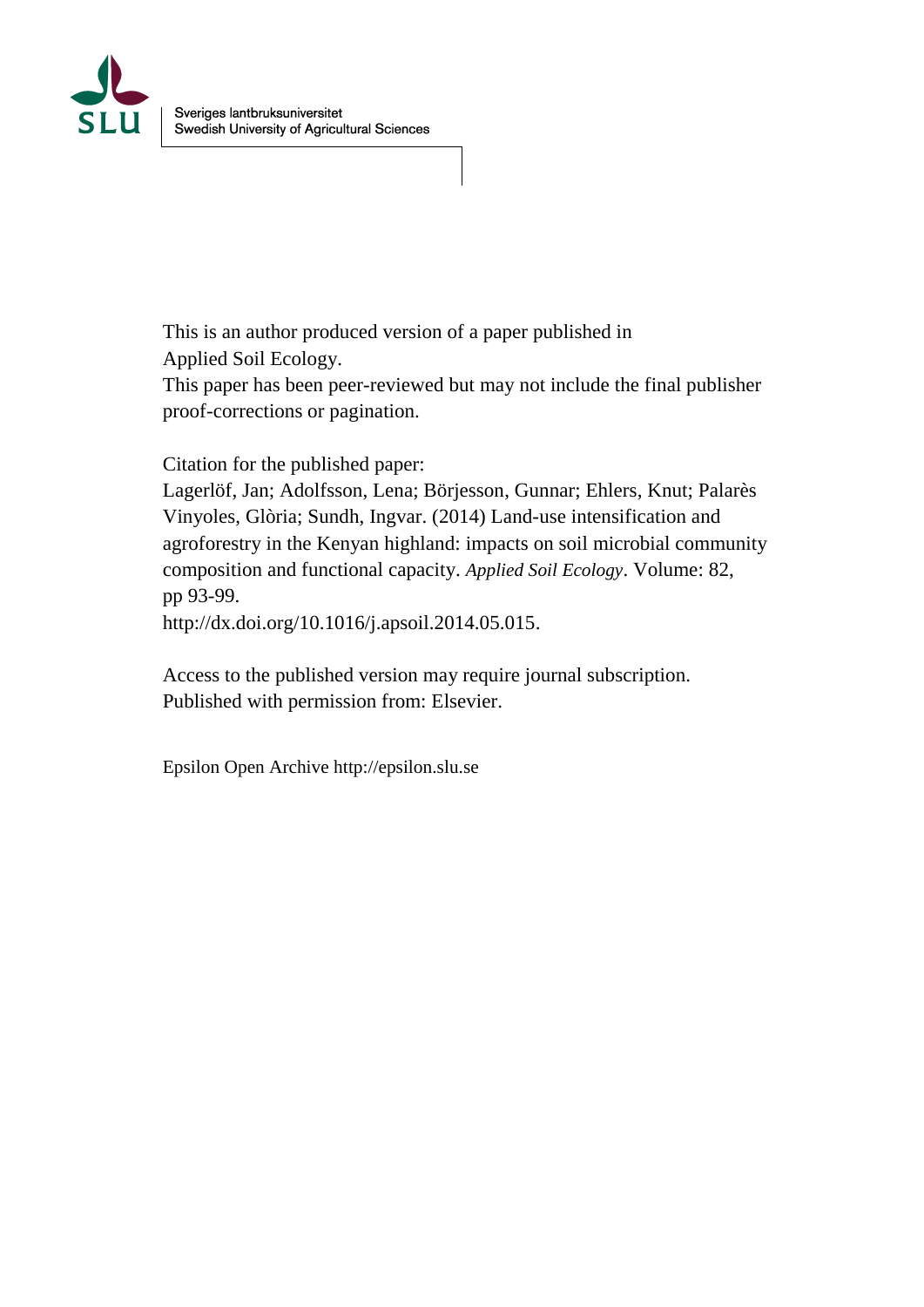### Land-use intensification and agroforestry in the Kenyan highland: impacts on soil microbial community composition and functional capacity

Jan Lagerlöf, Lena Adolfsson, Gunnar Börjesson, Knut Ehlers Glòria Palarès Vinyoles and Ingvar Sundh.

Published 2014 in *Applied soil ecology* volume 82, pages 93-99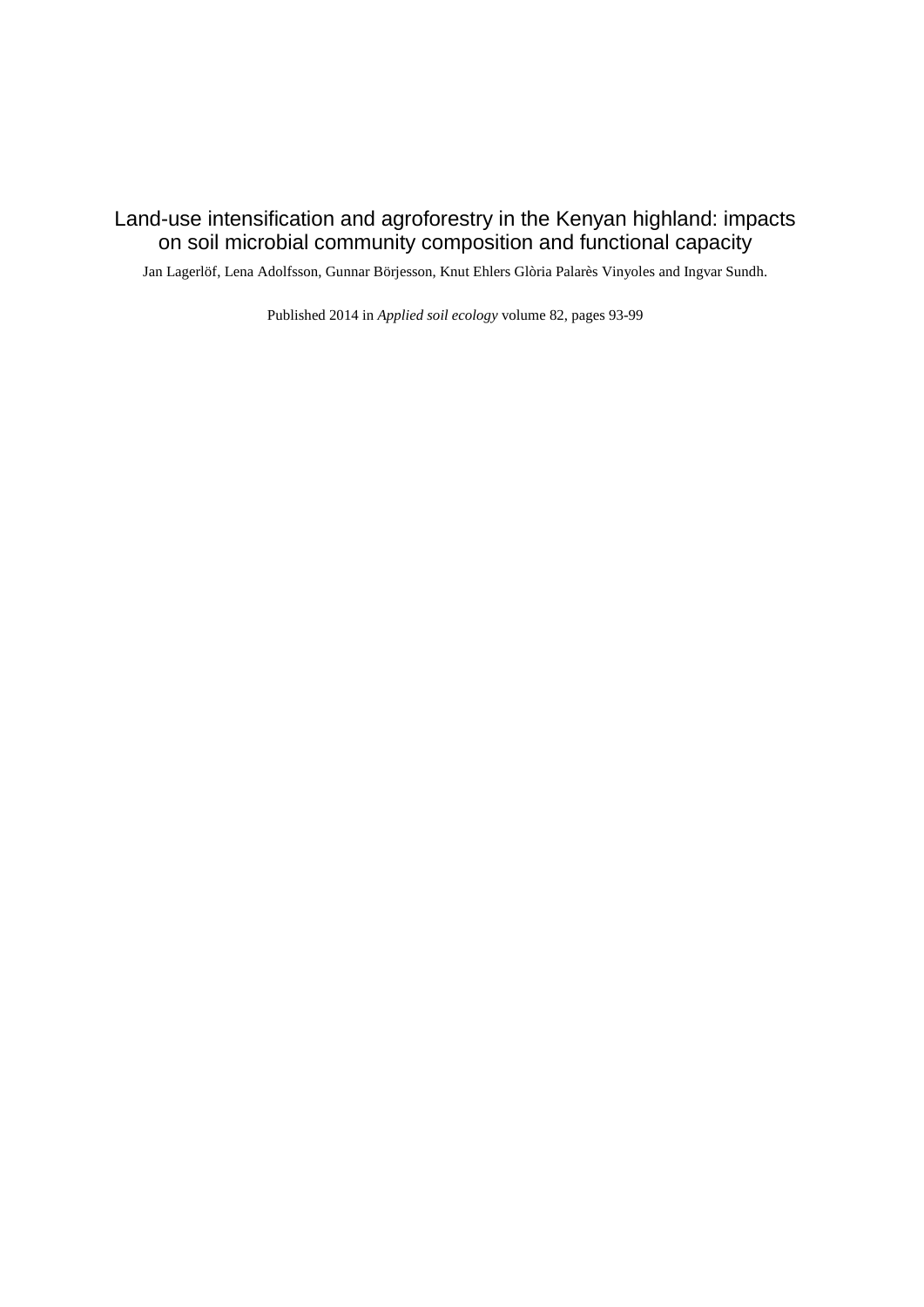| $\mathbf 1$      | Land-use intensification and agroforestry in the Kenyan highland: impacts on soil                                                                       |
|------------------|---------------------------------------------------------------------------------------------------------------------------------------------------------|
| $\overline{2}$   | microbial community composition and functional capacity                                                                                                 |
| 3                |                                                                                                                                                         |
| 4                | Jan Lagerlöf <sup>1</sup> , Lena Adolfsson <sup>1</sup> , Gunnar Börjesson <sup>2</sup> , Knut Ehlers <sup>3</sup> Glòria Palarès Vinyoles <sup>1</sup> |
| 5                | and Ingvar Sundh <sup>4</sup> .                                                                                                                         |
| 6                | <sup>1</sup> SLU, Department of Ecology, P.O.Box 7044, SE-750 07 Uppsala, Sweden                                                                        |
| $\overline{7}$   | Corresponding author: jan.lagerlof@slu.se, tel +46 (0)18 672422, fax +46 18 (0)672890                                                                   |
| 8                | $2$ SLU, Department of Soil and Environment, P.O.Box 7014, SE-750 07 Uppsala, Sweden                                                                    |
| $\boldsymbol{9}$ | <sup>3</sup> German Federal Environment Agency, Wörlitzer Platz 1, 06844 Dessau-Roßlau, Germany                                                         |
| 10               | <sup>4</sup> SLU, Department of Microbiology, P.O.Box 7025, SE-750 07 Uppsala, Sweden                                                                   |
| 11               |                                                                                                                                                         |
| 12               | <b>Abstract</b>                                                                                                                                         |
| 13               |                                                                                                                                                         |
| 14               | This study investigates microbial communities in soil from sites under different land use in                                                            |
| 15               | Kenya. We sampled natural forest, forest plantations, agricultural fields of agroforestry farms,                                                        |
| 16               | agricultural fields with traditional farming and eroded soil on the slopes of Mount Elgon,                                                              |
| 17               | Kenya. We hypothesised that microbial decomposition capacity, biomass and diversity 1)                                                                  |
| 18               | decreases with intensified cultivation; and 2) can be restored by soil and land management in                                                           |
| 19               | agroforestry. Functional capacity of soil microbial communities was estimated by degradation                                                            |
| 20               | of 31 substrates on Biolog EcoPlates <sup>TM</sup> . Microbial community composition and biomass were                                                   |
| 21               | characterised by phospholipid fatty acid (PLFA) and microbial C and N analyses.                                                                         |
| 22               | All 31 substrates were metabolised in all studied soil types, i.e. functional diversity did                                                             |
| 23               | not differ. However, both the substrate utilisation rates and the microbial biomass decreased                                                           |
| 24               | with intensification of land use, and the biomass was positively correlated with organic matter                                                         |
| 25               | content. Multivariate analysis of PLFA and Biolog EcoPlate™ data showed clear differences                                                               |
| 26               | between land uses, also indicated by different relative abundance of PLFA markers for certain                                                           |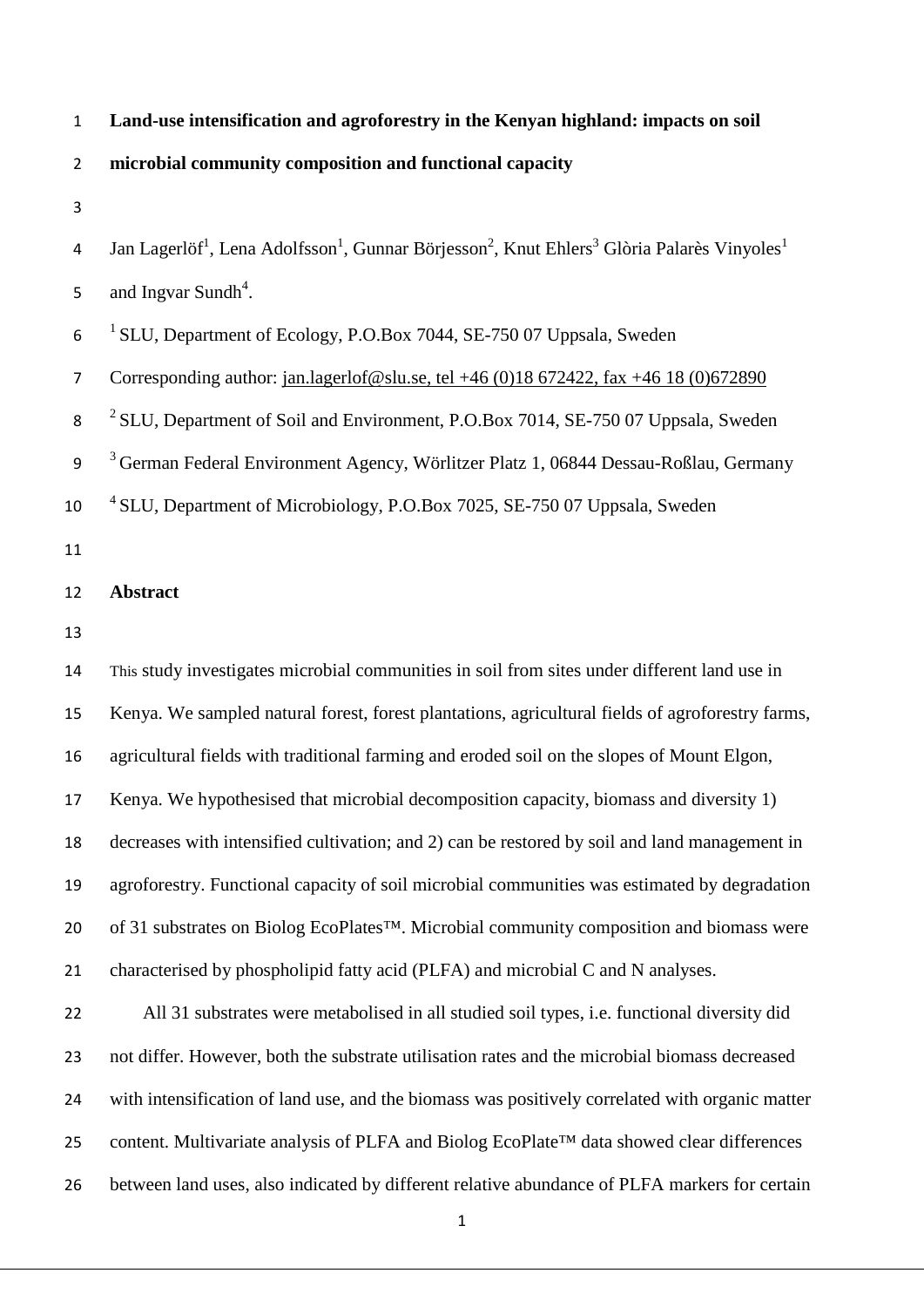microorganism groups. In conclusion, our results show that vegetation and land use control

- the substrate utilisation capacity and microbial community composition and that functional
- capacity of depleted soils can be restored by active soil management, e.g. forest plantation.
- However, although 20 to 30 years of agroforestry farming practises did result in improved soil
- microbiological and chemical conditions of agricultural soil as compared to traditional
- agricultural fields, the change was not statistically significant.
- Key words: Biolog EcoPlate™, PLFA, soil nutrients, agriculture, forest plantation, soil C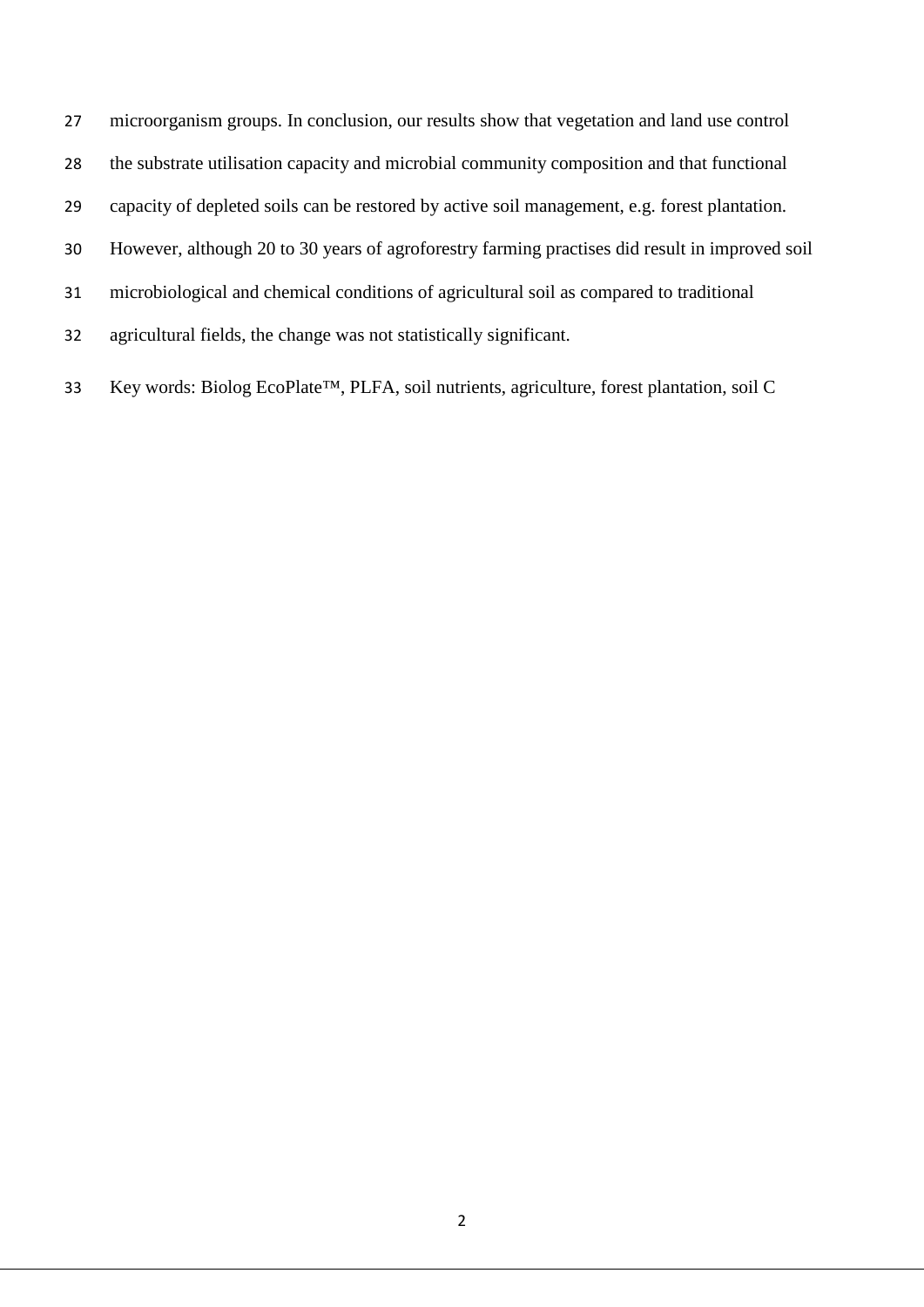## **1. Introduction**

| 37 | The high growth in human population in Sub-Saharan Africa has led to intensification of         |
|----|-------------------------------------------------------------------------------------------------|
| 38 | agriculture, deforestation and use of less suitable land for agriculture. The traditional       |
| 39 | techniques often leave the soil open to erosion by wind and rain, which result in depletion of  |
| 40 | soil organic matter and nutrients, in turn leading to lowered fertility.                        |
| 41 | In addition to decreased productivity, these conditions lead to loss of biodiversity both in    |
| 42 | flora and fauna (Tscharntke et al., 2012; Matson et al., 1997). The above-ground loss of        |
| 43 | biodiversity is well documented and of great concern, while the below-ground effects have       |
| 44 | been less studied. There is now, however, an increasing number of studies that have             |
| 45 | documented changes in soil microorganisms and fauna biodiversity of tropical soils in relation  |
| 46 | to intensified land use (e.g. Bossio et al., 2005; Huising et al., 2011).                       |
| 47 | The traditional agricultural maize mono-cropping often results in removal of the                |
| 48 | aboveground biomass of stover after harvest. The consequences for soil fertility are reduced    |
| 49 | carbon and nutrient supplies (Mutuo et al., 2005). The tillage of crop fields also disturbs the |
| 50 | habitats of soil organisms that in most cases show lower numbers and biomass in cultivated      |
| 51 | land than in undisturbed soil (Brady et al., 2002).                                             |
| 52 | This study examines the structure and functional capacity of the microbial community in         |
| 53 | soil under different land uses on the slope of Mount Elgon in western Kenya, which is           |
| 54 | intensively used for agriculture. For more than 20 years, implementation of agroforestry in the |
| 55 | region has been promoted with help of the NGO Vi Agroforestry Project (Vi AFP) and this         |
| 56 | type of land use is now wide spread. The aim is to conserve and restore soil fertility and to   |
| 57 | diversify agricultural production for improvement of farmers' economy and increase of wood      |
| 58 | production for fuel and construction. The agroforestry systems mainly include inter-cropping,   |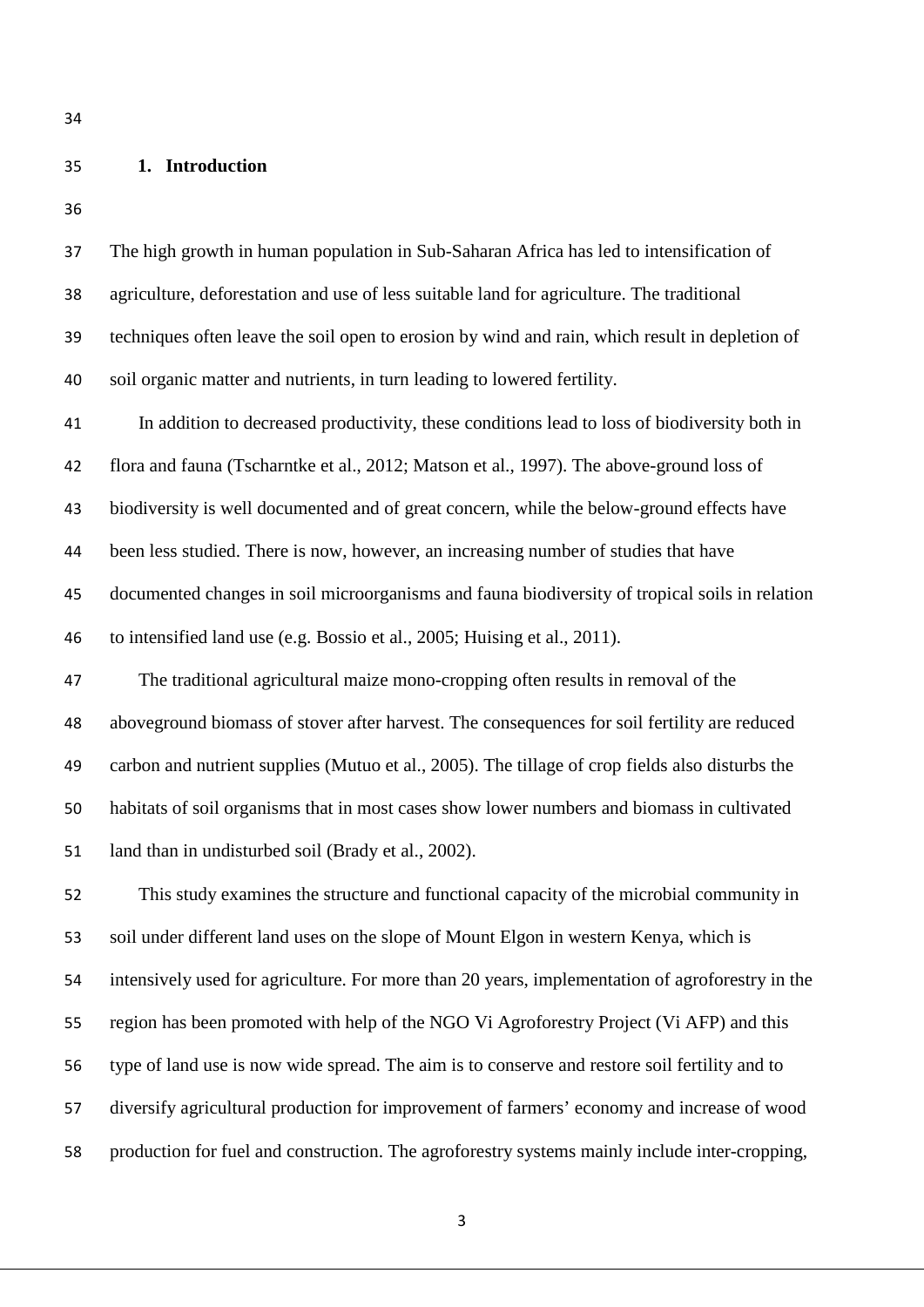trees scattered on farm, trees along conservation structures, hedgerow planting and woodlots (Gachene et al., 2003; Maundu and Tengnäs, 2005; Dharani, 2002). Mulching with leaves from the trees to the agricultural fields of agroforestry system farms is a recommended practice as well as other forms of returning crop residues to the soil. The beneficial effects of agroforestry on several ecosystem services and its capacity to restore soil structure and function have been assumed and have in many cases been supported by empirical studies (Jose, 2009; Sharma, 2009; Smith et al., 2013; Vincenti et al., 2013). However, not all studies have been able to demonstrate consistently significant effects on soil conditions and in particular not on soil microbial communities (e.g. Lacombe et al., 2009; Tornquist et al., 1999).

 In this study the following hypotheses were tested: 1) Deforestation, agricultural cultivation and overuse of land resources lead to decrease of microbial biomass, change in community composition and decreasing functional capacity of soil microorganisms. 2) The microbial communities can be restored by active soil management, including implementation of agroforestry. The functional capacity of soil microorganisms was estimated by measuring the degradation of 31 different substrates on Biolog EcoPlates™. Microbial community composition and biomass were characterised by phospholipid fatty acid (PLFA) analysis and by determination of microbial C and N. The microbial community was also analysed in relation to chemical and physical soil conditions.

#### **2. Materials and Methods**

2.1. Study area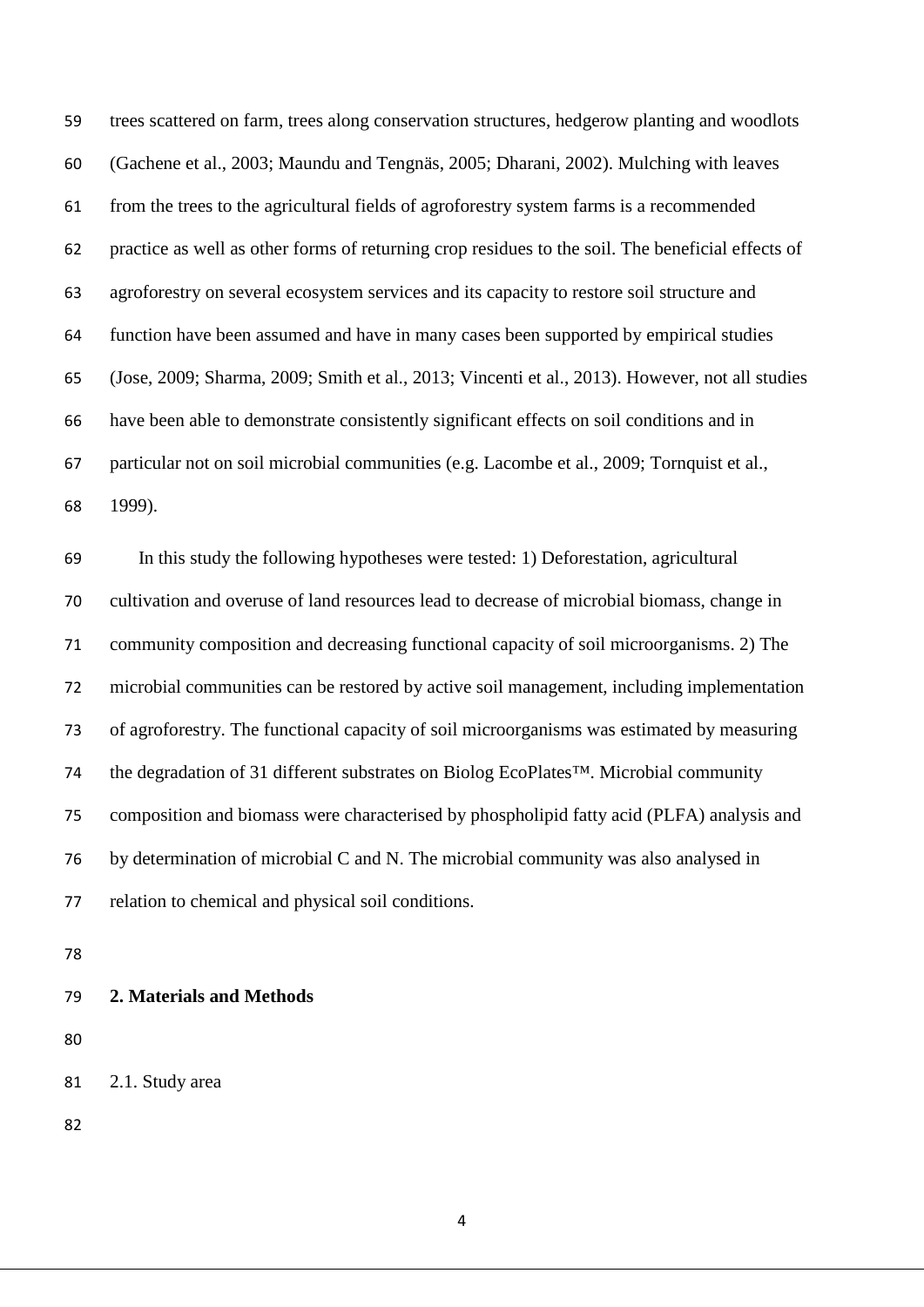The study took place on the slopes of Mt Elgon, west of Kitale in Rift Valley province, Kenya 84 (coordinates of area centre: 1°04'N, 34°04'E). The areas surrounding Mt Elgon National Park have been almost completely deforested due to agriculture and fuel wood collection, but to a great extent, trees have now been reintroduced in agroforestry systems and in forest plantations and wood lots. The climate is highland equatorial with a mean annual temperature 88 of 18  $\degree$ C (Kitale town, 1900 m a.s.l.) and average annual precipitation of around 1300 mm, most falling during April-July (long rains) and October-November (short rains). The soils on the mountain slopes are reddish sandy clay loams developed from basalt and ashes and rich in organic matter. By the foot of the mountain the soils are dark brown andosols and nitosols. Maize and sunflowers are the most favoured crops, while *Acacia* spp.*, Grevillea robusta, Sesbania sesban, Calliandra calothyrsus, Passiflora edulis, Cordia africana, Markhamia lutea* and *Persea americana* are the most commonly planted tree species*.* Mt Elgon National Park covers the area of the mountain above ca 2200 m and up to the summit at 4321 m a.s.l. The vegetation is composed of a zonation of mountain forest and afro-alpine vegetation above the tree line.

2.2. Sampling

 Soil samples were taken in four different habitat types representing increasing land-use intensity: planted forest or woodlots consisting of many different species of trees (FO); agroforestry fields (AF); agricultural fields (AG = harvested and not replanted maize fields); and eroded land (ER= bare, uncultivated land often used as pathways). Together with staff from Vi AFP, farms on the chosen altitudes and cultivation systems were selected. There were nine replicates of each land use; five replicates were situated on altitudes between 1900 and 2000 m and four replicates on altitudes between 2000 and 2200 m. All sampling sites were on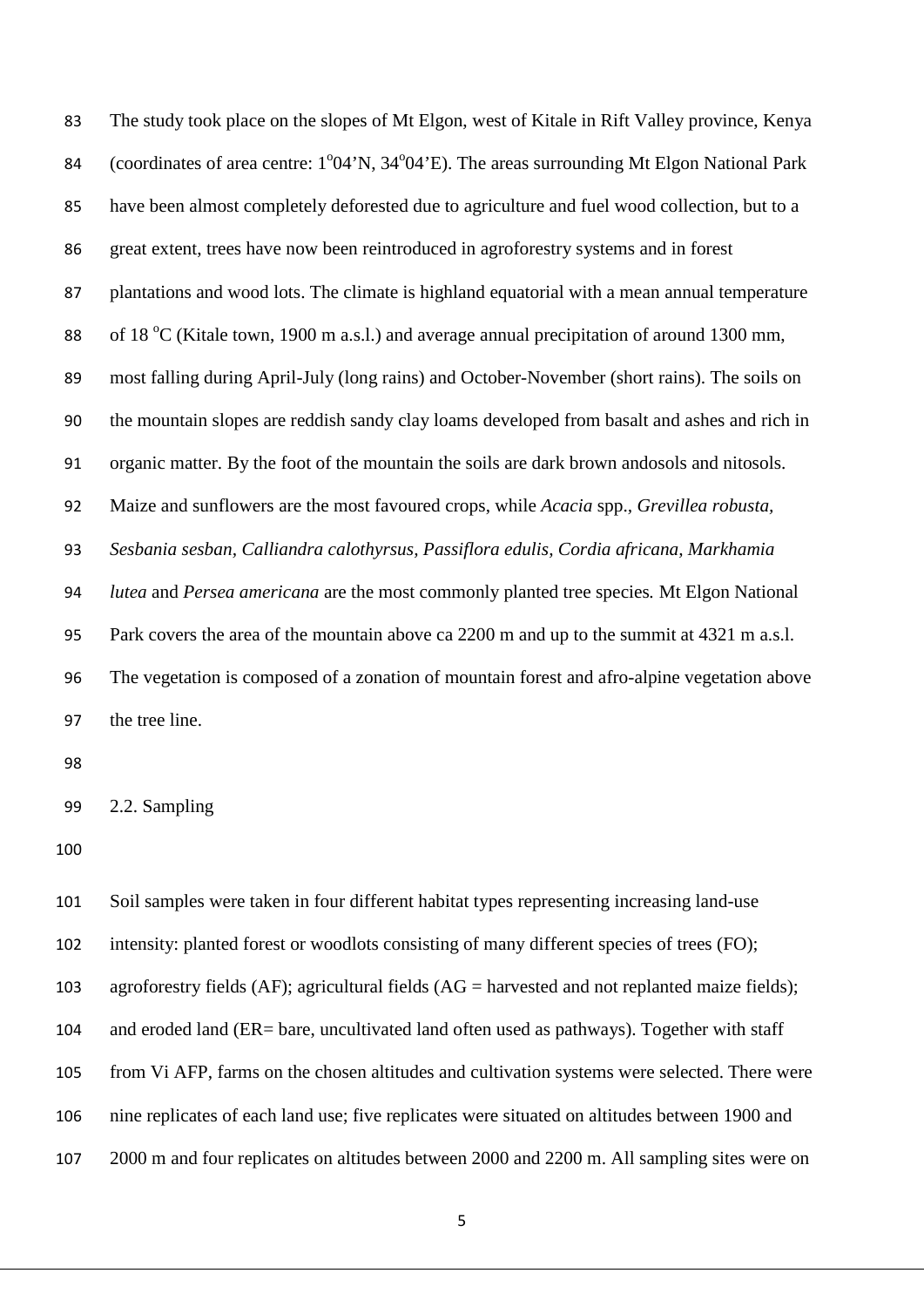small-scale farms, except one that was situated on Olof Palme Agroforestry Centre (OPAC,

1900 m a.s.l.). AF soil samples were collected in small agricultural fields surrounded by

planted trees. For comparison, soil sampling (four replicates) was also performed in

indigenous forest of Mt Elgon National Park (EL, 2200-2400 m a.s.l.). Dominating trees in

the EL sites were *Okotea usambarensis*, *Olea africana* and *Juniperus procera*. In total, this

113 added up to 40 sampling locations spread over an area of more than  $100 \text{ km}^2$ .

 Samples for soil physical and chemical analyses were collected on all 40 locations during February – March 2007. Five soil cores from 0-25 cm depth were randomly collected with an auger from a ca. 25 m x 25 m area. The cores were bulked into one soil sample, put in plastic bags and tagged and then carefully mixed. The bags were left open to air-dry for a minimum of five days before transport to the lab at Moi University in Eldoret where soil physical and chemical analyses were done.

 Samples for soil microbial analyses were taken at the same 40 locations as for physical and chemical analyses and by the same sampling technique, but at a later date during March 2007. These samples were transported in cool boxes and with minimal disturbance within 46 h to the Tropical Soil Biology and Fertility Programme of International Centre for Tropical Agriculture/World Agroforestry Centre laboratory in Nairobi (TSBF-CIAT/ICRAF) where 125 total microbial C and N and Biolog EcoPlate<sup>™</sup> analysis were done on the fresh soil. 126 Thereafter the remaining soil was stored in freezer at -20  $\degree$ C for later transport to SLU in Uppsala, Sweden, where the PLFA analysis was done.

2.3. Physical and chemical analyses

 All physical and chemical analyses were performed according to Okalebo et al. (1993) and/or Anderson and Ingram (1993). Briefly, soil particle size analysis was performed using the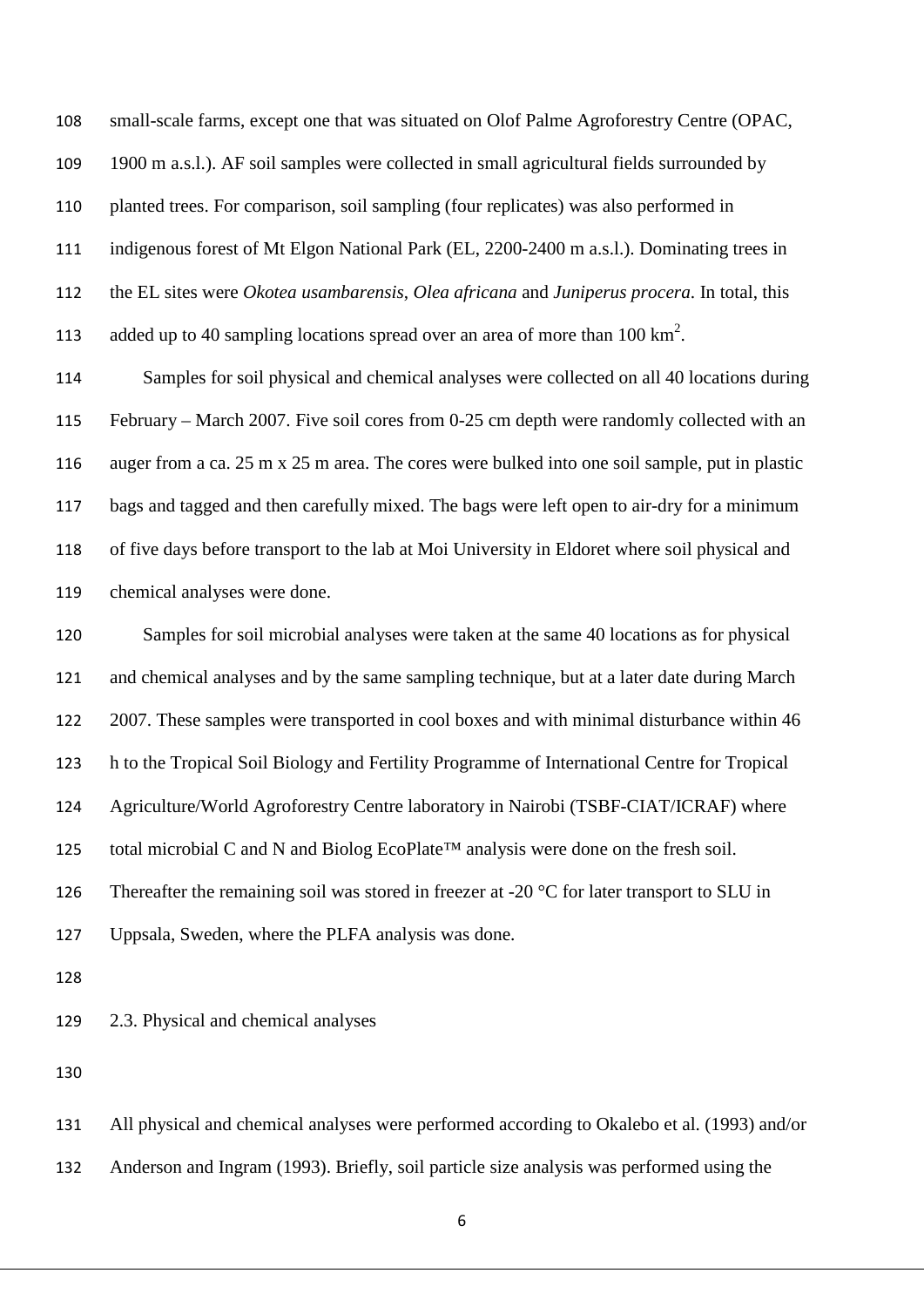hydrometer method. Sand, silt and clay content of the soil was measured as percentage of weight of oven-dry and organic matter-free soil. Extractable nitrate was determined by a colorimetric method. Soil samples were extracted with potassium sulphate after which salicylic acid and sodium hydroxide were added and then analysed by the molybdenum blue method. After colour development, absorbance was read at 419 nm. Plant available P was analysed by the Olsen method. Air-dried soil was extracted with sodium bicarbonate at pH 8.5. The solution was filtered and the absorbance was measured at 880 nm. The organic carbon content was determined by complete oxidation by heating after addition of sulphuric acid and aqueous potassium dichromate mixture. The remaining potassium chromate that was titrated against ferrous ammonium sulphate gave the measure of organic carbon content. For total nitrogen, samples were completely oxidised by treating with hydrogen peroxide, selenium and sulphuric acid. After the acid digestion, sodium reagents were added and the absorbance was measured at 650 nm.

2.4. Microbial analyses

 Microbial C (MBC) and N (MBN) was analysed by chloroform fumigation-extraction. Fumigated and non-fumigated soil was extracted with potassium sulphate and the difference

in concentration gave the amount of microbial biomass C and N in soil (Anderson and

Ingram, 1993).

 Microbial metabolic activity was measured using 96-well Biolog EcoPlates™ where soil microbes are cultured in different substrates. The assay is based on the capacity of microorganisms to utilise different substrates and thus generating a metabolic fingerprint providing information on functional biodiversity in the soil (Insam, 1997; Preston-Mafham et al., 2002). Out of the 31 carbon sources, seven were carbohydrates, two amines/amides, six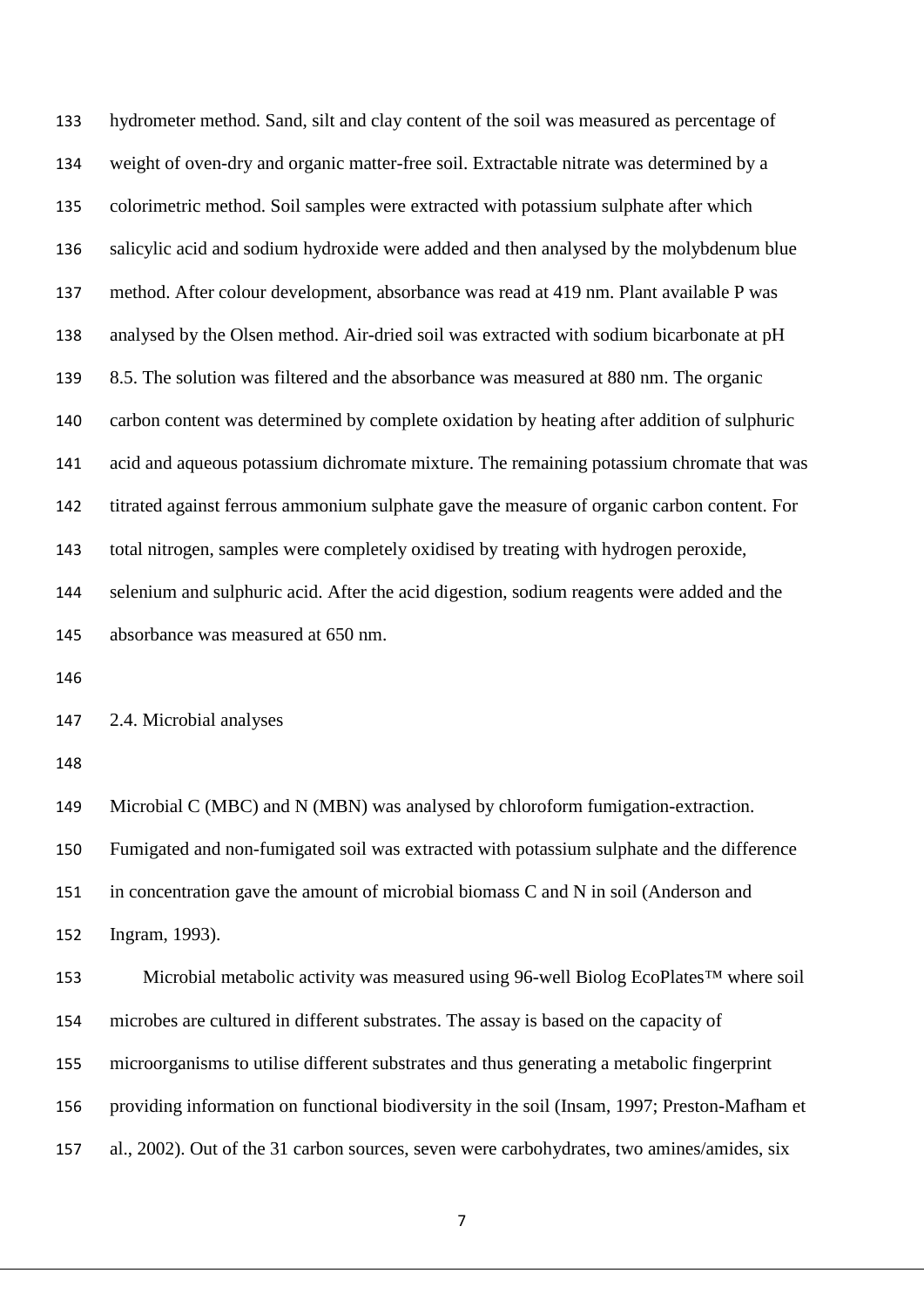| 158 | amino acids, nine carboxylic acids, three miscellaneous and four polymers (Biolog, 2007).                |
|-----|----------------------------------------------------------------------------------------------------------|
| 159 | From each of the 40 samples, 10 g of fresh soil was suspended in 90 ml of 0.145 M NaCl                   |
| 160 | (dilution to $10^{-1}$ ). With additional NaCl solution, the suspension was subsequently diluted to      |
| 161 | $10^{-3}$ , transferred to the wells and the plates were incubated for four days at 25 °C. The colour    |
| 162 | development was followed over time by measuring the absorbance at 595 nm every 24 h up to                |
| 163 | 96 h. Average well colour development (AWCD) was calculated both as the total sum and for                |
| 164 | the different groups of substrates (Elfstrand et al., 2007). The diversity in colour development         |
| 165 | for all substrates after 96 h incubation was calculated with the Shannon-Weaver Diversity                |
| 166 | Index, according to the formula: H' = $-\Sigma p_i \ln p_i$ , where $p_i$ is the proportion of AWCD of a |
| 167 | particular substrate to the AWCD of all substrates of a certain land use (Yan et al., 2000).             |
| 168 | Extraction and methylation of PLFAs were done as described by Börjesson et al. (1998).                   |
| 169 | Fatty acid methyl esters (FAME) were subsequently quantified by gas chromatography                       |
| 170 | (Hewlett-Packard model 6890 GC) as described by Börjesson et al. (1998) and Steger et al.                |
| 171 | (2003). 37 peaks were identified as PLFAs using a gas chromatograph with a mass-                         |
| 172 | spectrometer (Hewlett-Packard HP 6890 equipped with a HP 5973 mass selective detector).                  |
| 173 | Fatty acids were used as markers for different general groups of microorganisms (Börjesson et            |
| 174 | al., 2012; Elfstrand et al., 2007; Frostegård and Bååth, 1996, Frostegård et al., 2011).                 |
| 175 |                                                                                                          |
| 176 | 2.5. Statistical analyses                                                                                |
| 177 |                                                                                                          |
|     |                                                                                                          |

 Data for soil physical, chemical and biological factors were analysed with a General Linear Model with the land uses (FO, AF, AG and ER) and altitudes as model components (Minitab 15 or PASW Statistics 17.0). When significant effects were found (P<0.05) Tukey's pairwise comparisons was used to compare treatment means. Since the sampling locations of Mt Elgon natural forest (EL) was situated on higher altitude than the other sampling sites, the difference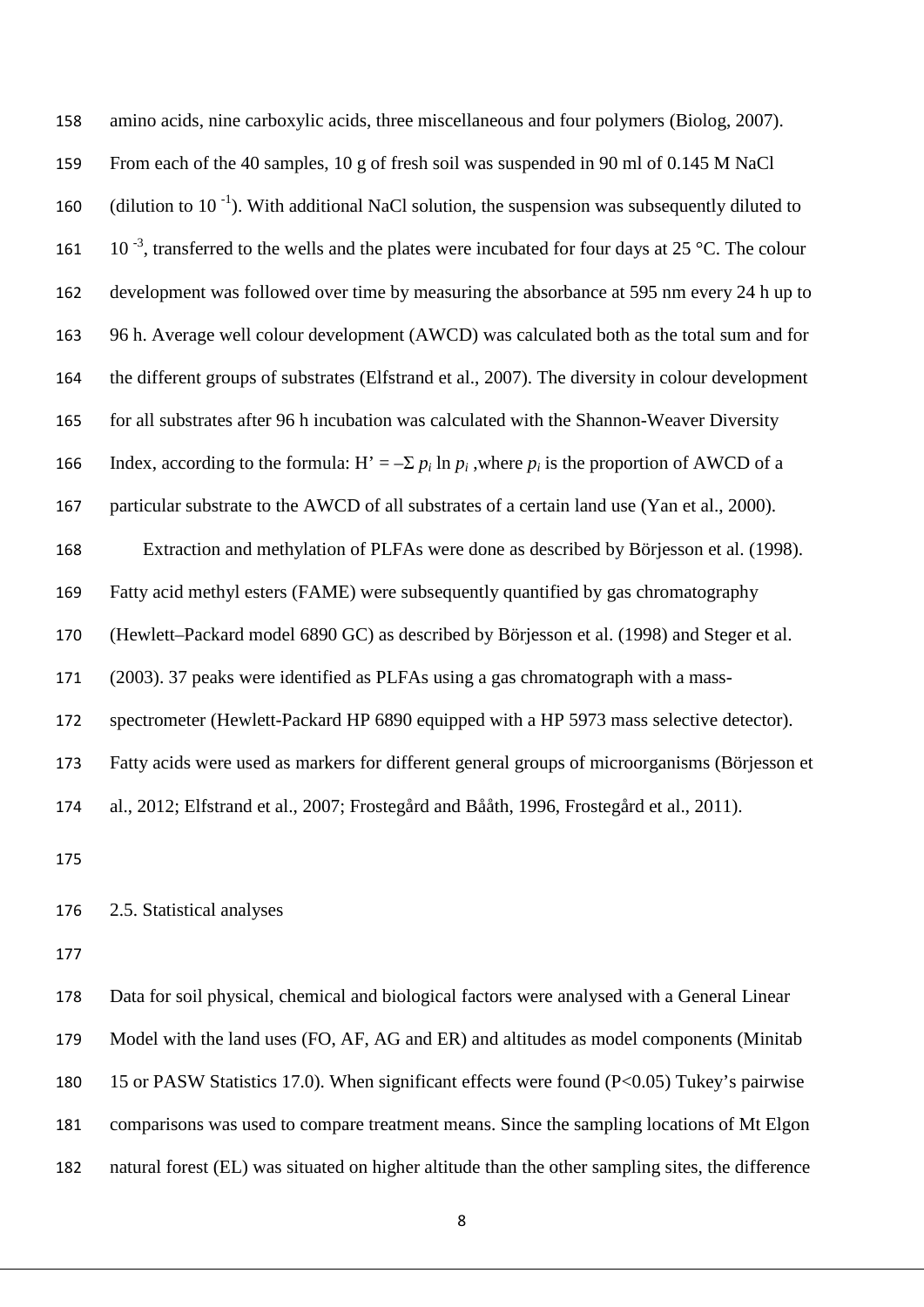| 183 | between EL and the other four land uses cannot be attributed only to land use, an altitude      |
|-----|-------------------------------------------------------------------------------------------------|
| 184 | effect cannot be excluded. Therefore, EL was not included in the statistical analysis but the   |
| 185 | results are shown for comparative purposes. Data were tested for normal distribution and if     |
| 186 | needed log transformation was done in order not to violence the assumptions of normality and    |
| 187 | equal variances. Correlation analysis among all soil variables was performed. A principal       |
| 188 | component analysis (PCA) was done on correlation matrix for Biolog-data (Minitab 15) and        |
| 189 | covariance matrix for PLFAs converted to mole percentage (JMP ver., SAS Institute, Cary,        |
| 190 | U.S.A.). In this case the EL data were also included.                                           |
| 191 |                                                                                                 |
| 192 |                                                                                                 |
| 193 | 3. Results                                                                                      |
| 194 | 3.1. Altitude effects                                                                           |
| 195 |                                                                                                 |
| 196 | There were no significant differences between the two altitudes for any of FO, AF, AG and       |
| 197 | ER land uses, in any of the tested variables, except for PLFA. Therefore, results of the lower, |
| 198 | 1900-2000 m a.s.l., and the higher altitude level, 2000-2200 m a.s.l., will in most cases be    |
| 199 | presented together. Results from EL (only on altitudes 2200-2400 m a.s.l.) are presented as a   |
| 200 | reference but not included in the statistical analysis.                                         |
| 201 |                                                                                                 |
| 202 | 3.2. Soil physics, chemistry and microbial biomass                                              |
| 203 |                                                                                                 |
| 204 | The clay content was significantly higher in ER than in AF and FO while AG was not              |
| 205 | significantly different from ER. Sand and silt content showed the opposite trend with the       |
| 206 | highest percentage in FO and AF (Table 1).                                                      |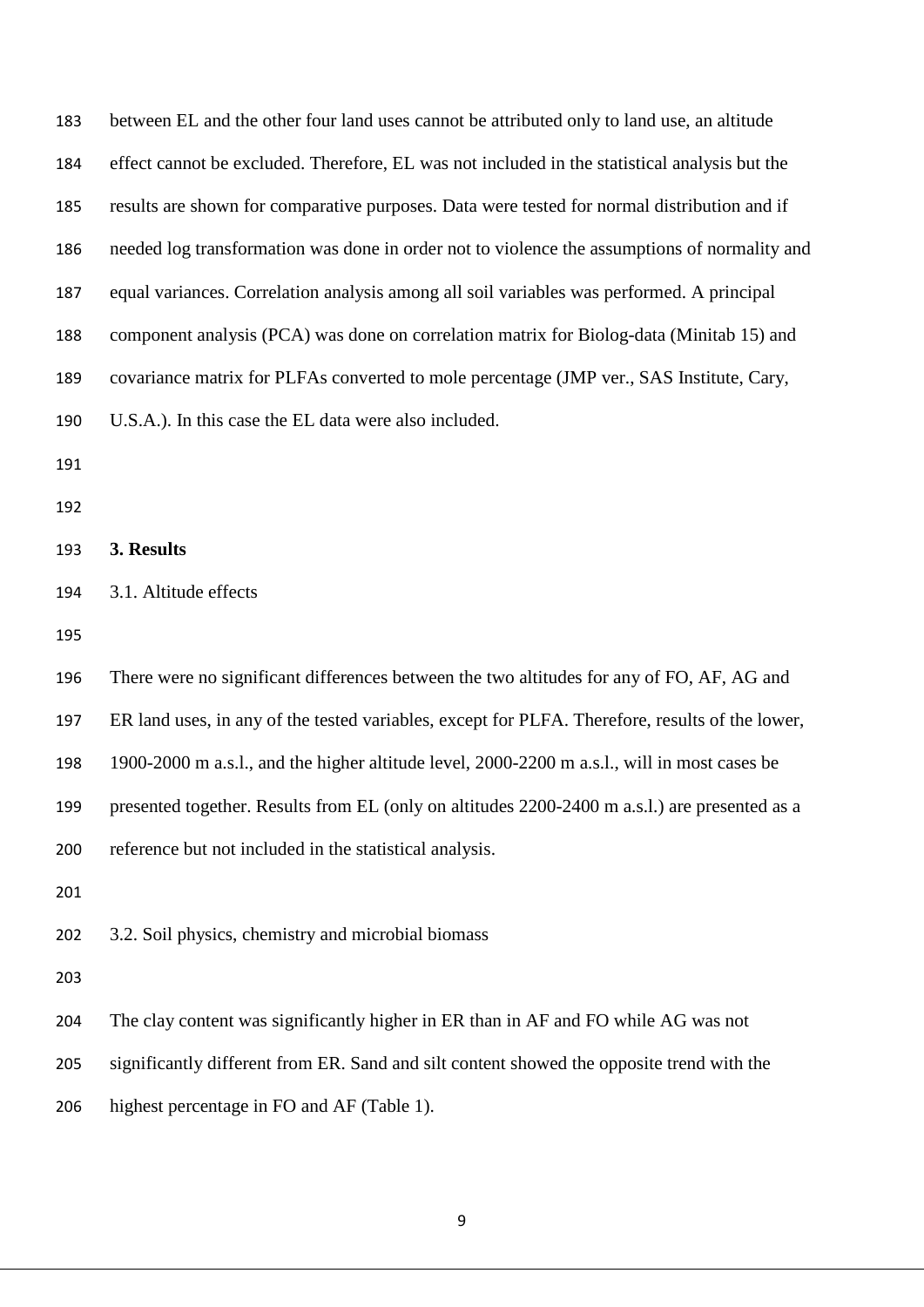| 207 | Land use generally affected most soil chemical parameters in similar direction, with an          |
|-----|--------------------------------------------------------------------------------------------------|
| 208 | increasing trend from ER to AG and AF, FO and EL the highest (Table 1). The mean pH, C           |
| 209 | and N significantly separated FO from AG and ER, but not from AF, and mean of EL was the         |
| 210 | highest. The MBC and MBN showed similar patterns; the concentrations increased with              |
| 211 | decreasing disturbance. The concentration of plant available phosphorus was significantly        |
| 212 | higher in AF than in ER and AG, while EL had the lowest value.                                   |
| 213 |                                                                                                  |
| 214 | 3.3. Decomposition capacity of soil microorganisms and functional diversity                      |
| 215 |                                                                                                  |
| 216 | The substrate utilisation capacity of soil microbes followed the same pattern as for soil        |
| 217 | physical and chemical variables. Thus, total AWCD was highest in EL, FO and AF,                  |
| 218 | intermediate in AG (not significantly different from the land uses with trees) and significantly |
| 219 | lower in ER (Table 1). Utilisation patterns were similar also when split into the different      |
| 220 | substrate groups, i.e. carbohydrates, amines/amides, amino acids, carboxylic acids,              |
| 221 | miscellaneous and polymers (data not shown). Total AWCD was, however, not significantly          |
| 222 | correlated with any of the other variables, except a positive correlation to plant available     |
| 223 | phosphorus (Table 2).                                                                            |
| 224 | All 31 substrates were utilised in soil from all habitat types, but at different rate, and       |
| 225 | decomposition rates of each substrate were lower in the more disturbed land uses. The            |
| 226 | functional diversity measured as Shannon-Weaver index did not differ among land uses             |
| 227 | (range of H': 3.313-3.356). The PCA score plot analysis (Fig. 1) clearly separates ER from       |
| 228 | the rest of land uses. It also shows a slight separation of tree-based systems from AG, which is |
| 229 | the most similar to ER.                                                                          |
| 230 |                                                                                                  |

3.4. Microbial community biomass and composition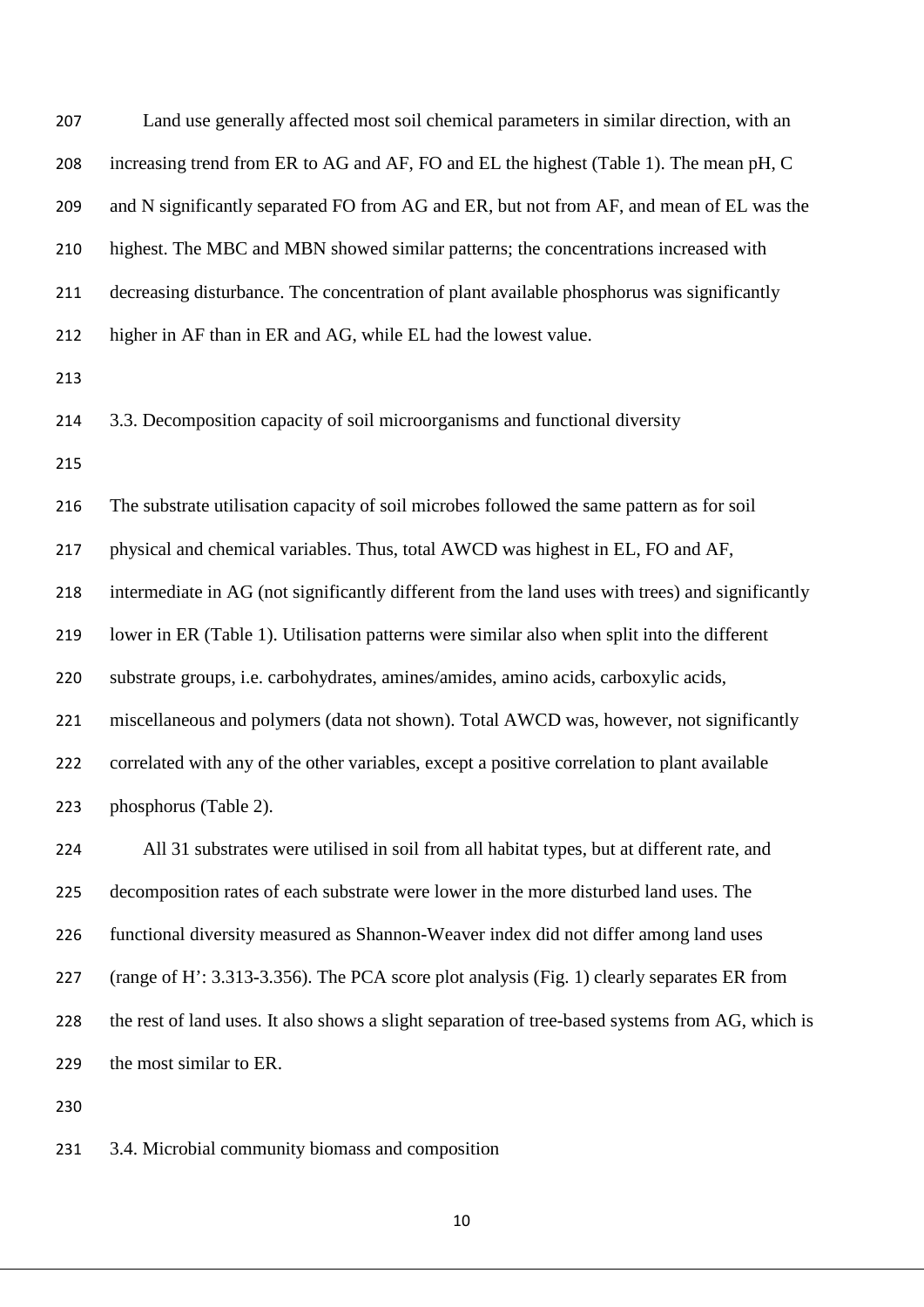| 233 | Total PLFA concentration (Table 3), which reflects total microbial biomass, differed                       |
|-----|------------------------------------------------------------------------------------------------------------|
| 234 | significantly among land uses and was the highest in EL $(281 \text{ mmol g}^{-1})$ followed by FO, AF,    |
| 235 | AG and ER in decreasing order. However, the difference between AG and AF was not                           |
| 236 | significant. This is the same trend as for microbial N and C. Total PLFAs per g soil C (Table              |
| 237 | 3) also show significant differences between the land uses $(P<0.001)$ with the amounts in EL              |
| 238 | 2.7 times those in ER. However, the differences were smaller than when calculated per g soil.              |
| 239 | The total PLFA content was positively correlated with most of the chemical and biological                  |
| 240 | soil properties (Table 2). Exceptions are nitrate and clay that were significantly negatively              |
| 241 | correlated with total PLFA, while the correlation with AWCD was only weakly positive.                      |
| 242 | Similar to Biolog EcoPlate™ data, the PCA of PLFA data showed ER to form a distinct                        |
| 243 | cluster separated from the other sites (Fig. 2). In the loading plot (figure not shown), the main          |
| 244 | drivers for PC 1 were monounsaturated PLFAs $(16:1\omega7, 18:1\omega5)$ and $18:1\omega7$ on the positive |
| 245 | side and 20:4 together with branched PLFAs (i16:0, i17:0, a17:0, br18:0) on the negative side;             |
| 246 | while PLFA 16:0 dominated strongly in the positive direction of PC 2. Thus, the position of                |
| 247 | ER samples in Fig. 2 can be explained by relatively high proportions of branched PLFAs                     |
| 248 | compared to the other sites, but also low proportions of the mentioned mono-unsaturated                    |
| 249 | PLFAs (Table 4).                                                                                           |
| 250 | Looking at single PLFAs, most had highest concentrations per g soil (as well as per g                      |

 microbial biomass C) in EL with a decreasing trend towards ER, like the values for total PLFA. One exception is 20:4 (a marker for Protozoa) that had markedly higher values per gram soil and per g C in ER than in the other land uses.

Expressed as relative contributions, the sum of PLFA markers for bacteria constituted 55-

255 60 % of the PLFA, except in ER, where it was 49.5 % (Table 3). PLFAs typical of  $G<sup>+</sup>$ 

bacteria (except actinobacteria) also had lower share in ER (19.6 %) than in the other land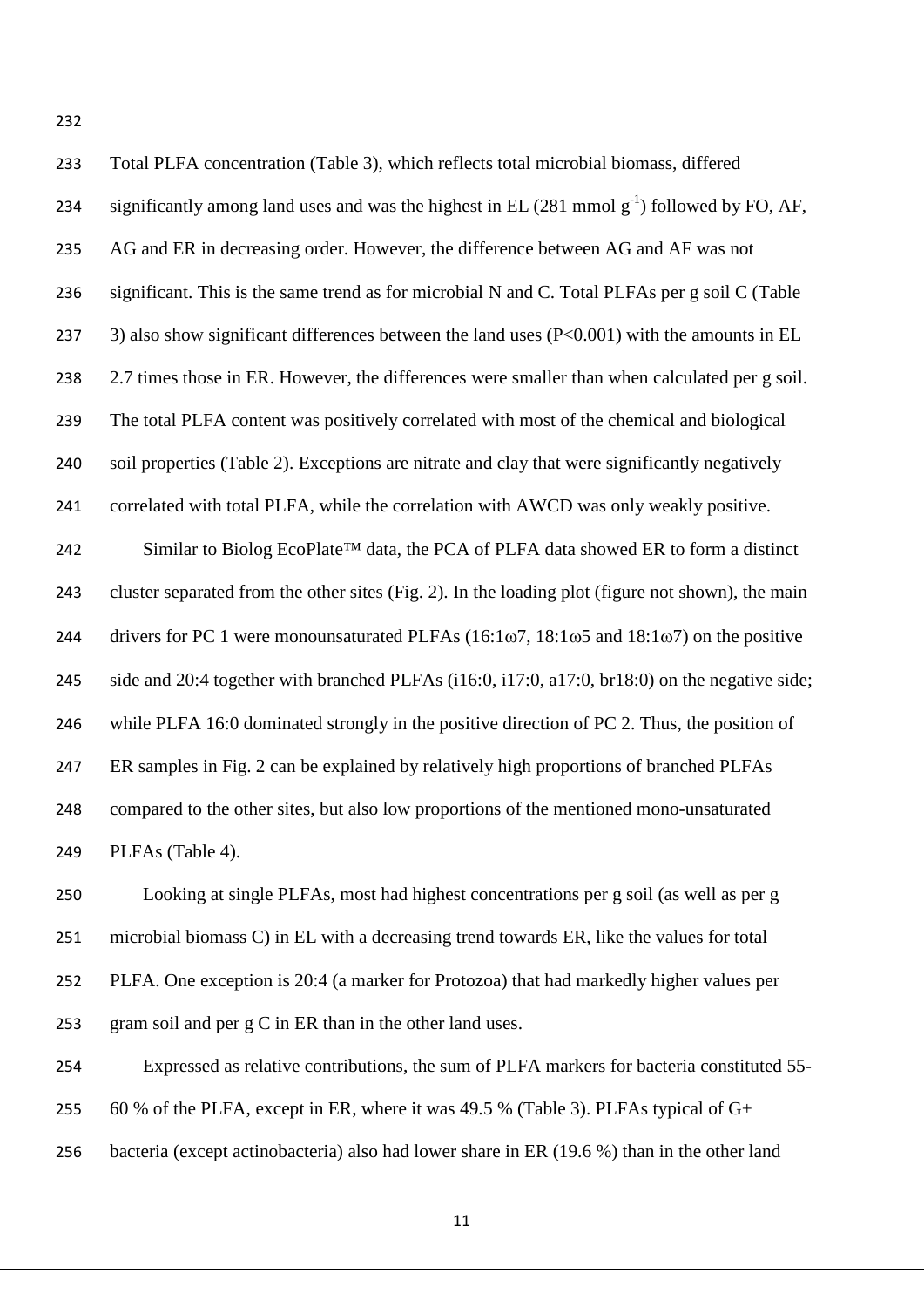uses (24.2-26.7 %) while the markers for actinobacteria had the highest relative abundance in AG (3.3 %) and the lowest in EL (1.8 %). Signature fatty acids for G- bacteria had the highest percentage in EL (28.5 %) and significantly lower in ER (20 %), while markers for fungi had a share of around 7 % in all land uses.

 Table 4 shows the relative abundance of each PLFA as percentage of total PLFA. The most abundant fatty acid in all land uses was 16:0 followed by i15:0, the former ubiquitous in all living matter, the latter a marker for G+ bacteria. A number of PLFAs are sticking out with different values for certain land uses. For example, 18:1ω7 (a marker for G- bacteria) had higher relative contribution in EL than in the other habitats. Moreover, 10Me18:0 (marker for actinobacteria) and 10Me16:0 (marker for sulphur reducing bacteria) were especially abundant in AF and AG. ER stood out from the other habitats by significantly lower contributions of several PLFAs, e.g. markers for sulphur reducing bacteria, G-, G+ and actinobacteria. Conversely, the contribution of the Protozoa marker 20:4 was substantially higher in ER than in the other habitats. Relative values of markers for fungi (18:2, 18:3 and 18:1ω9) did not separate among land uses.

| 274 |  | 4. Discussion |  |
|-----|--|---------------|--|
|-----|--|---------------|--|

 Since EL only occurs on higher altitudes than the other studied land uses it was not included in the statistical analysis. However, data from EL can give a quite realistic indication of what conditions could be expected in undisturbed forest soils also on lower elevation. Also among the other four land uses, initial conditions were probably not completely identical. Difference in soil particle size distribution with higher clay and lower sand contents in ER and AG than in FO (with AF intermediate) indicate that sites with more sandy and probably less fertile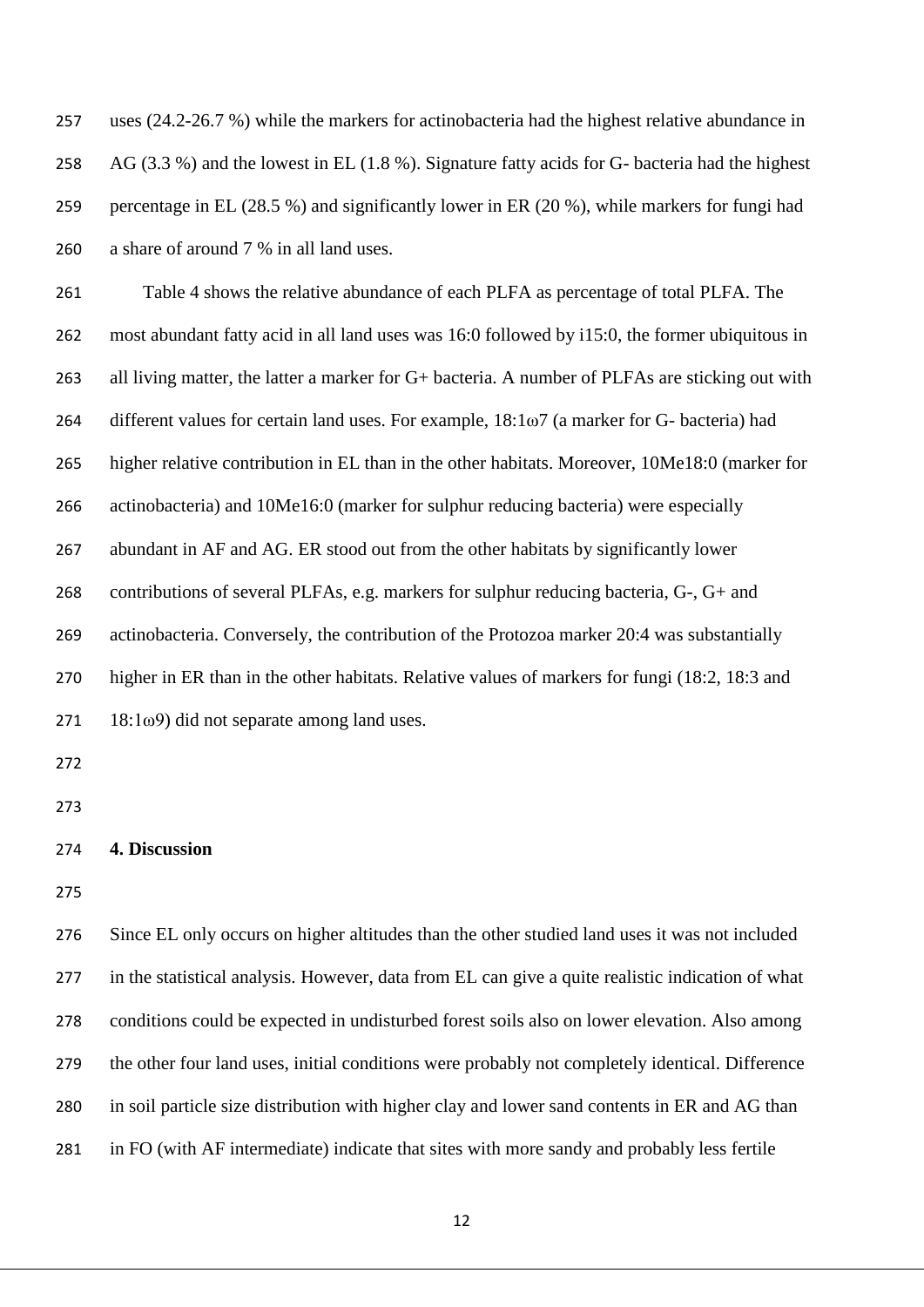soils have been selected for forest plantation while the soils with more clay and higher fertility have been used for agriculture and agroforestry.

 The high clay contents in ER could possibly be explained by the fact that the upper, sandier soil horizons (with more organic matter) have been washed away while soils richer in clay in lower horizons have been exposed. With this in mind, our results demonstrate a decrease in soil organic matter, microbial C and N and microbial biomass with increasing disturbance related to cultivation, which supports our first hypothesis.

 Although the relative abundance of PLFAs typical for microbial groups differed to some extent among the studied habitats (Fig. 2, Table 3 and 4), all PLFAs were detected in all of them. Also all 31 tested substrates were decomposed in all habitats (Table 1, Fig.1). This indicates that on microbial community level, probably no vital functional and structural features of the soils were lost by intensified land use. However, the capacity (decomposition rate) and microbial biomass did decrease substantially. Thus, our first hypothesis is supported regarding decreased biomass and activity, but less obviously regarding microbial diversity. However, in the case that some organisms disappear, as long as there is a broad spectrum of organisms remaining, others can take advantage of the changed conditions of altered land use and decomposition can be sustained (Griffiths et al., 2001; Susilo et al., 2004).

 The Biolog method, based on incubations, has been found to favor just a few genera; those that can grow on the substrates and those that are fast growing (r-strategists), while the 301 majority of oligotrophic species (K-strategists) are out-competed. Still, the Biolog EcoPlate™ contains a high number of substrates that are relevant for the soil environment and thereby expresses the action of a large number of enzymes. Therefore, it has been useful for comparing microbial communities in contrasting environmental samples. It has been recommended to combine the Biolog method with other techniques for analysis of the functional ability of the entire soil microbial community (Ros et al., 2008) but for this study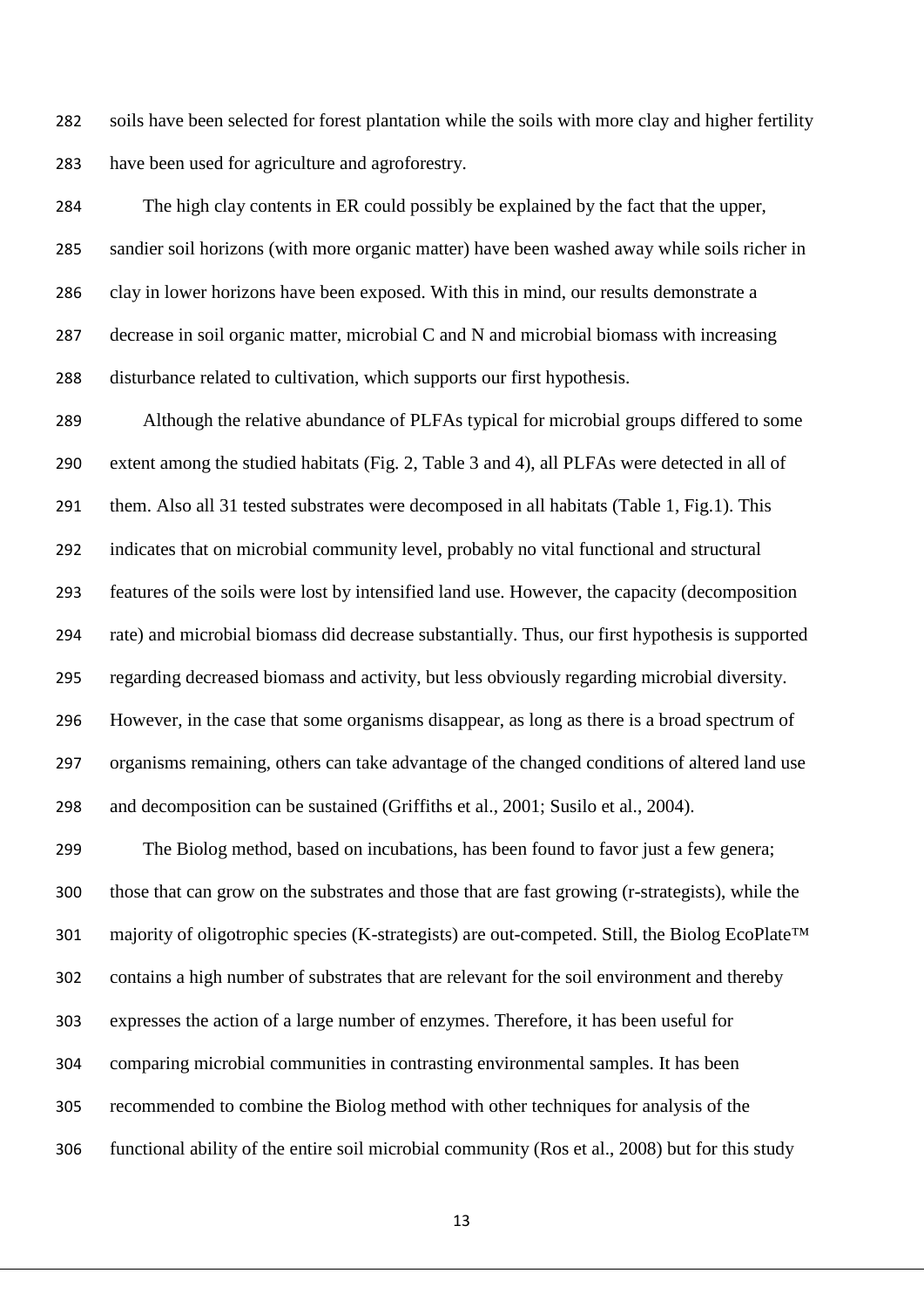further analyses were not feasible. We also employed the PLFA analysis, which gives a clear picture of the structure of the microbial community. With knowledge of the ecology of the different microorganism groups this also gives some insight into the functional ability of the community.

 Although microbial biomass and decomposition capacity in AF were slightly higher as compared to AG, this difference was not significant. This shows that agroforestry in 20 to 30 years was not sufficient to restore the chemical and biological conditions of agricultural soil to the recommended levels, but forest plantations on the same farms are useful for restoration of soil biodiversity and function (decomposition capacity) of degraded soils. It should be kept in mind that AF samples were taken in arable fields at a certain distance from trees and other perennial vegetation. It is possible that if we had sampled under such vegetation components we could have been able to demonstrate improvement as compared to AG. Microbial community development depends on the growth of the aboveground vegetation either directly (symbionts and decomposers) or indirectly via supply of carbon (autotrophic microbes) (Jasper, 2007).

 Bossio et al. (2005) studied soil microbial community response to land use changes in different soil types at several locations in Western Kenya. Soil type was the key determining factor for the microbial community composition (determined by denaturing gradient gel electrophoresis - DGGE and PLFA analyses), with secondary variation between forested and agricultural soils, with highest total abundance and diversity in forested sites. Their data from 327 Biolog Ecoplate™ and enzyme activity analyses demonstrated that substrate utilisation profiles were more weakly related to soil type and land use than the microbial community structure was. They concluded that substrate utilisation profiles can be similar in spite of genetically different and less diverse microbial communities, because redundancy among communities will promote soil stability and protect soil processes. This is in agreement with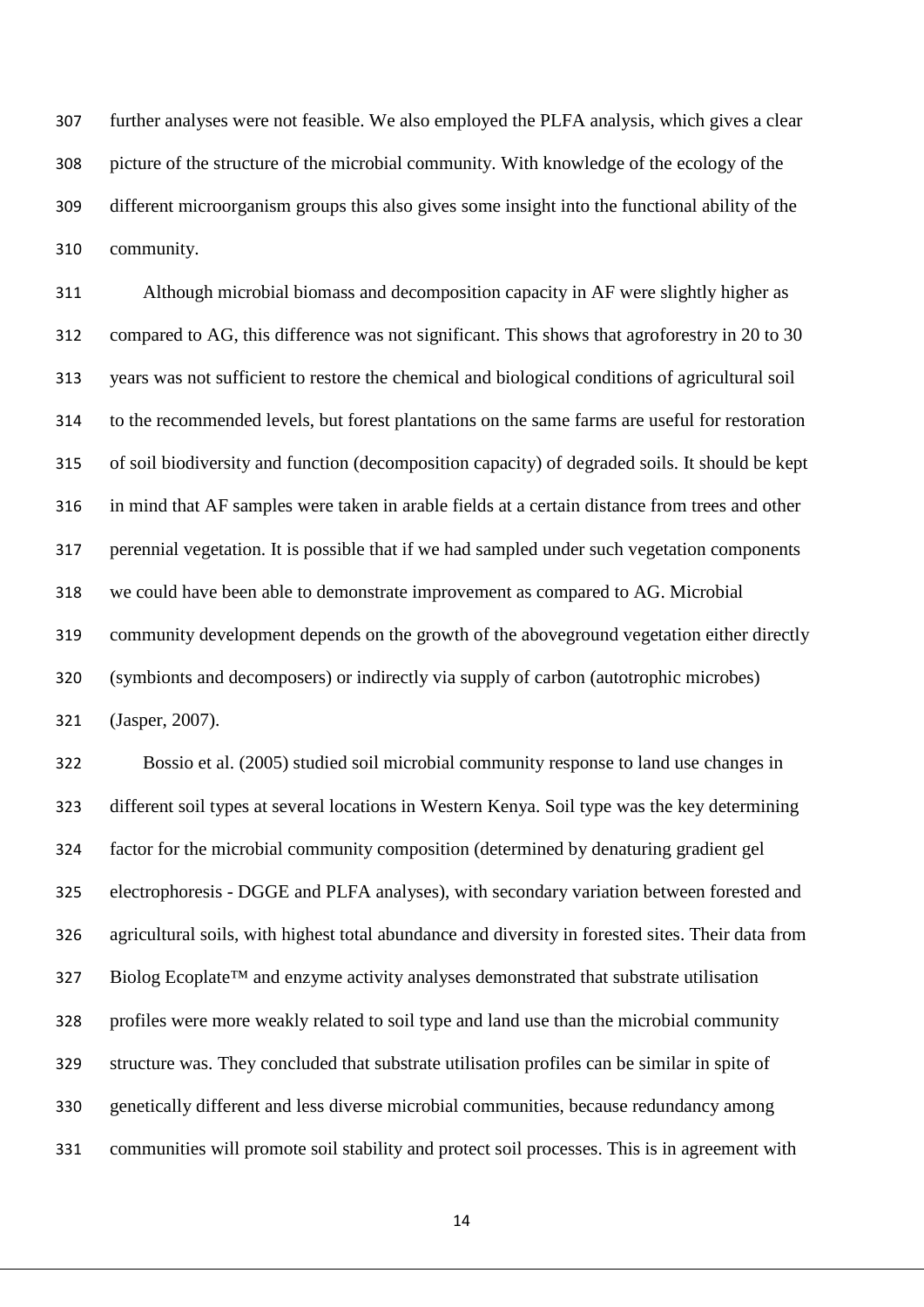our results, showing low correlation between total AWCD and microbial biomass, measured as total microbial C and N or PLFA.

 Soils of the indigenous forest in EL had lower levels of plant available P than the other habitats except ER. One possible explanation can be that the agricultural soils may have been fertilized with inorganic P, or P has been added by supplementing mulch and other organic matter, especially in the agroforestry system. Burning of crop residues in AF may have supplemented P-rich ash and increased availability of P (Ketterings et al., 2002). Additionally, in the forest soil there certainly was a great competition for P leaving very low plant available amounts in the soil. P deficiency is likely to occur in tropical agricultural soil when levels of plant available P is less than 15 mg per kg soil (Fairhurst, 2012).

 Differences among soil types were smaller when relating PLFA to g soil C than to g soil (Table 3). This indicates that not only the concentration of organic matter is decisive for microbial biomass but also substrate quality as well as other biotic and abiotic factors. We can assume that the organic matter in ER was older than in the other habitats since input of fresh organic matter is low.

 Mono-unsaturated PLFAs, indicating G- bacteria, some of which are known to be involved in nitrogen cycling, showed lower relative abundance in ER than in the other soil types. It is likely that this reflects the nutritional status, since G- bacteria are known to increase after nitrogen fertilisation, both through mineral fertilisers and manure (Peacock et al., 2001).

 In ER, higher values were found for the Protozoa marker 20:4 and for unk17a, br18, 18:0 and i19:0. Branched PLFAs (e.g. br18 and i19:0) may be used as signatures for G+ bacteria. These bacteria may preferentially utilise old organic matter (*e.g.* Waldrop and Firestone, 2004), but since the abundances of these branched PLFAs were rather low in our samples, any conclusion about this would be very speculative. We are unable to explain the high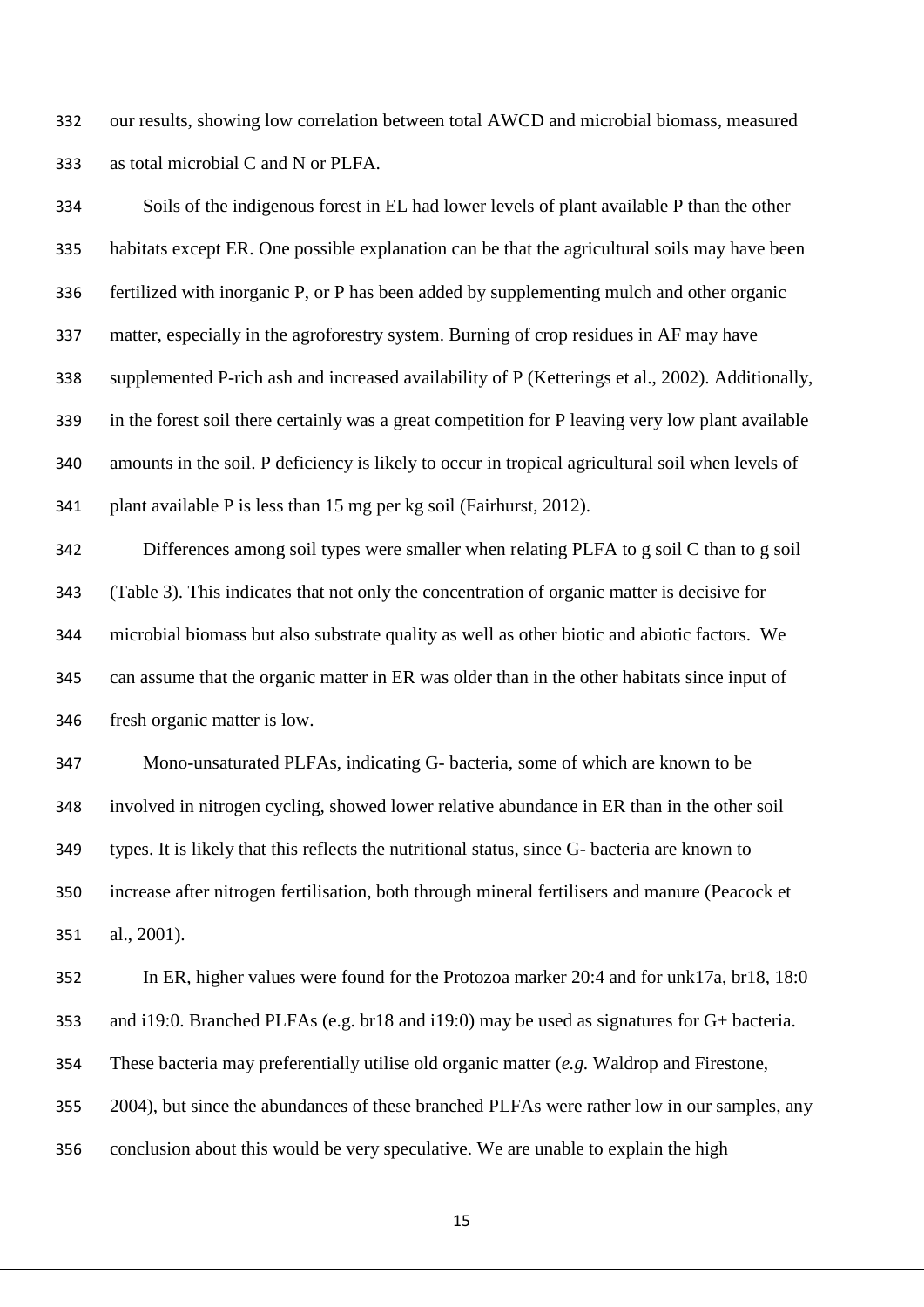contribution of 20:4 in ER, and have not found any support in the literature concerning relatively high density of Protozoa in depleted soil. On the contrary, Fierer et al. (2003) found that Gram+ bacteria and actinomycetes tended to increase in proportional abundance with increasing soil depth, while the abundances of Gram- bacteria, fungi, and protozoa were highest at the soil surface and substantially lower in the subsurface where C and nutrient content was lower.

 Most abiotic and biotic variables were positively correlated with pH. Fierer and Jackson (2006) studied the diversity of bacterial communities across North and South America. They found that the composition of bacterial communities was unrelated to site temperature, latitude and other variables that typically predict plant and animal diversity. On the local scale, however, differences in communities could largely be explained by soil pH, which is similar as in our data.

 In conclusion, we found that Biolog EcoPlate™ and PLFA analyses give useful information on structure and function of soil microbial communities, complementary to estimates of organic matter content and total microbial biomass. Our results indicate that the substrate utilisation capacity and microbial community composition is similar in land with similar vegetation and that the functional capacity and microbial biomass of the soil can be restored by active soil management, such as forest plantation. However, 20 to 30 years of agroforestry practices was not enough to significantly change the conditions of agricultural soil as compared to conventional agriculture. It seems that the well documented positive effects that agroforestry has on above-ground harvest yield, other ecosystem services and socio economy (Jose, 2009; Smith et al., 2013; Sharma, 2009; Vincenti et al., 2013) are not as easily demonstrated for soil biology, which in this study was more resistant to change.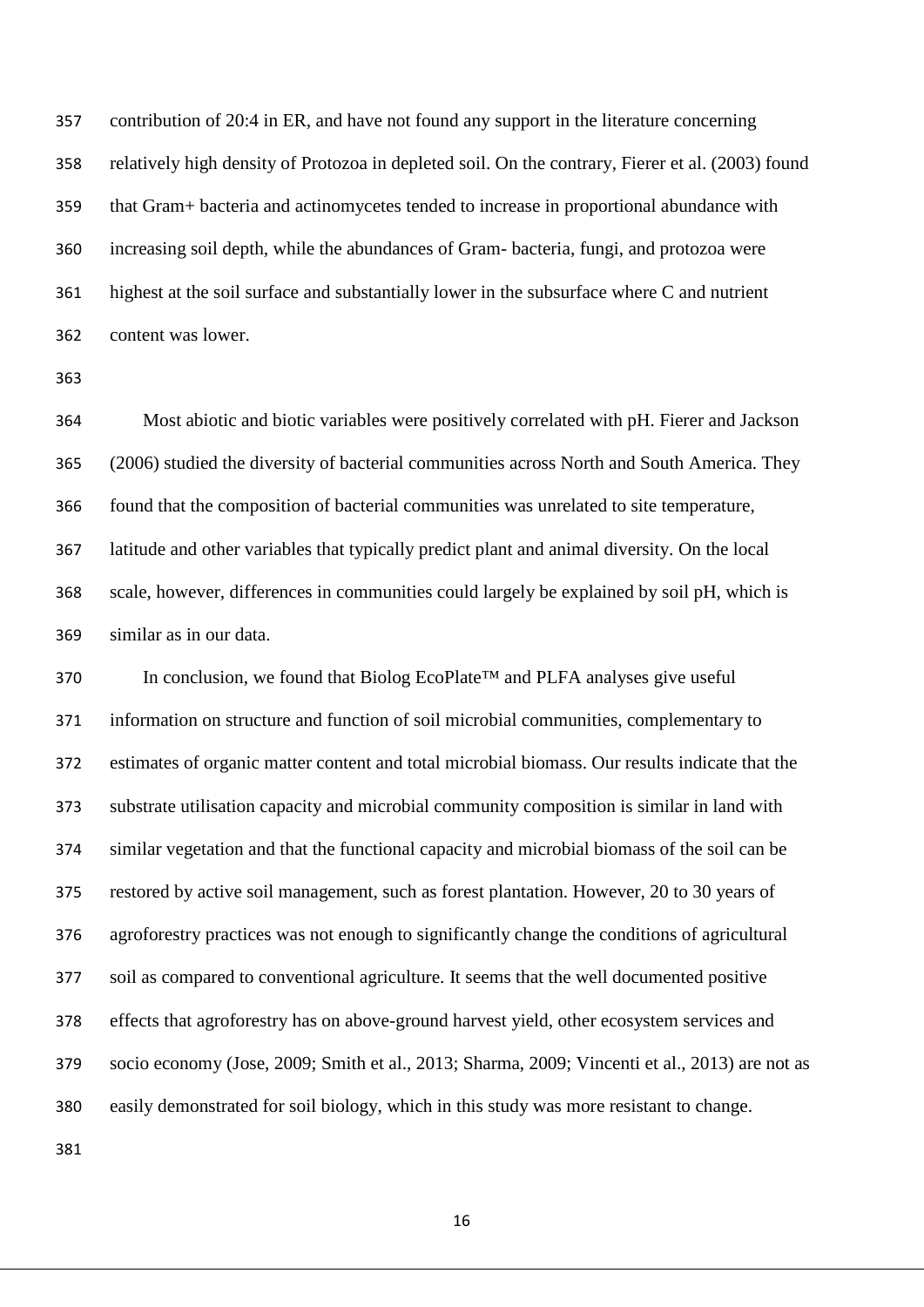# **Acknowledgements**

| 383 | We are grateful to Björn Horvath and the whole Vi Agroforestry team in Kitale for inviting us       |
|-----|-----------------------------------------------------------------------------------------------------|
| 384 | to work with the project and for excellent co-operation and hospitality. We also thank              |
| 385 | personnel at CIAT-TSBF and ICRAF laboratory in Nairobi for help with laboratory work and            |
| 386 | for great hospitality. The study was financially supported by a Minor Field Study scholarship       |
| 387 | from Sida/Internationella programkontoret and by a research grant from Formas/Sida for work         |
| 388 | at CIAT - a CGIAR Institute. We thank Ulf Olsson, SLU and Joseph Mungatu, Nairobi                   |
| 389 | University for statistical advice.                                                                  |
| 390 |                                                                                                     |
| 391 |                                                                                                     |
| 392 | <b>References</b>                                                                                   |
| 393 | Anderson, J.M., Ingram, J.S.I., 1993. Tropical Soil Biology and Fertility: a Handbook of            |
| 394 | Methods. CAB International, Wallingford, UK.                                                        |
| 395 | Biolog, 2007. URL: www.biolog.com. Accessed January 2007.                                           |
| 396 | Börjesson, G., Sundh. I., Tunlid, A., Svensson, B.H., 1998. Methane oxidation in landfill           |
| 397 | cover soils, as revealed by potential oxidation measurements and phospholipid fatty acid            |
| 398 | analyses. Soil Biol. Biochem. 30, 1423-1433.                                                        |
| 399 | Börjesson, G., Menichetti, L., Kirchmann, H., Kätterer, T., 2012. Soil microbial community          |
| 400 | structure affected by 53 years of nitrogen fertilisation and different organic amendments.          |
| 401 | Biol. Fertil. Soils 48, 245-257.                                                                    |
| 402 | Bossio, D.A., Girvan, M.S., Verchot, L., Bullimore, J., Borelli, T., Albrecht, A., Scow, K.M.,      |
| 403 | Ball, A.S., Pretty, J.N., Osborn, A.M., 2005. Soil microbial community response to land             |
| 404 | use change in an agricultural landscape in Western Kenya. Microb. Ecol. 49, 50-62.                  |
| 405 | Brady, N.C., Weil, R.R. 2002. The Nature and Properties of Soils, 13 <sup>th</sup> Edition. Pearson |
| 406 | Education Inc., Upper Saddle River, NJ.                                                             |
|     |                                                                                                     |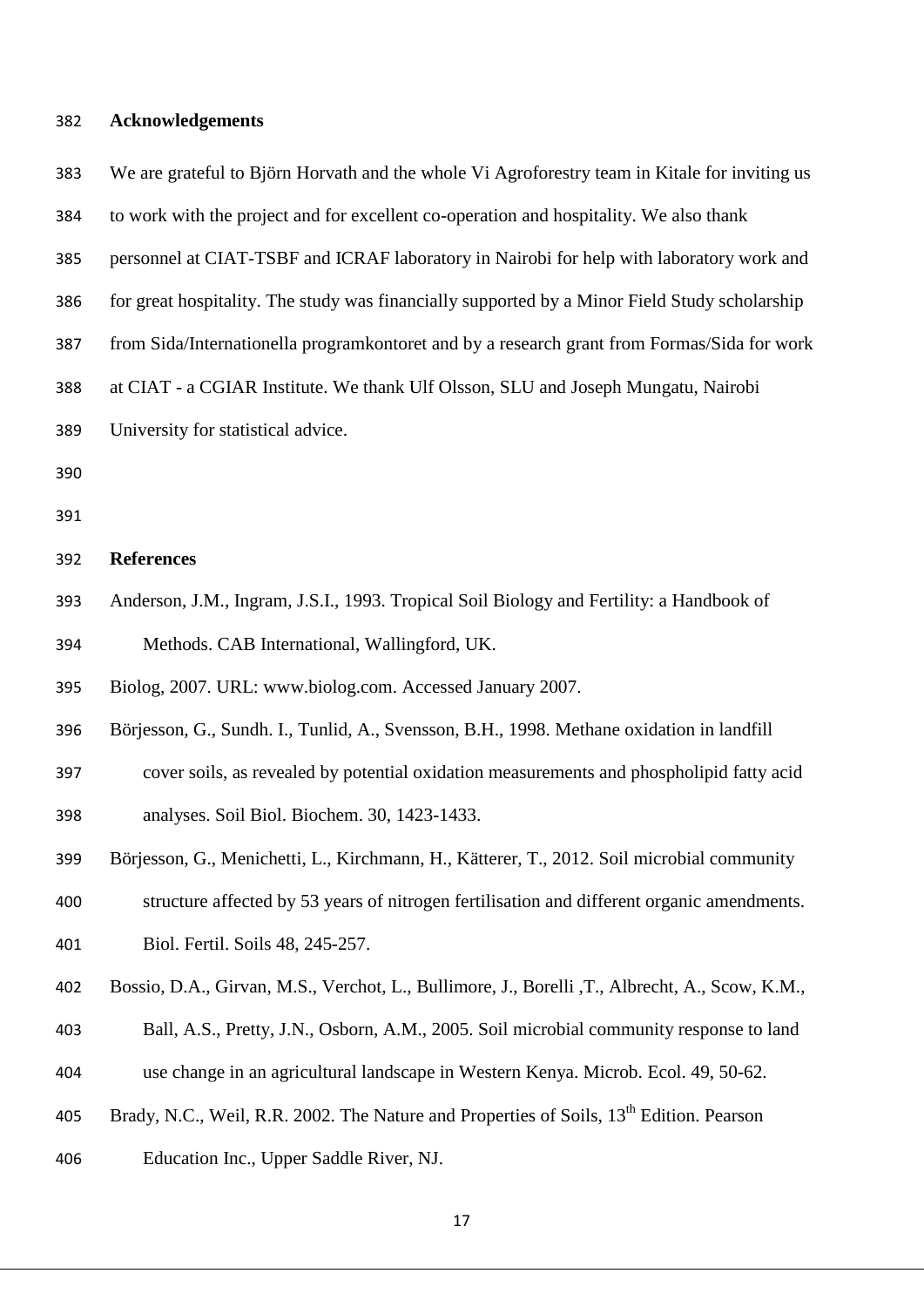- Dharani, N., 2002. Field Guide to Common Trees and Shrubs of East Africa. Struik
- Publishers, Cape Town, South Africa.
- Elfstrand, S., Hedlund, K., Mårtensson, A., 2007. Soil enzyme activities, microbial
- community composition and function after 47 years of continuous green manuring. Appl.
- Soil Ecol. 35, 610-621.
- Fairhurst, T., 2012. African soil health consortium: Handbook of integrated soil fertility. CAB International, Pondicherry, India.
- Fierer, N., Schimel, J.P., Holden, P.A., 2003. Variations in microbial community composition through two soil depth profiles. Soil Biol. Biochem. 35, 167-176.
- Fierer, N., Jackson. R., 2006. The diversity and biogeography of soil bacterial communities.
- Proc. Natl. Acad. Sci. USA 103, 626-631.
- Frostegård, Å., Bååth, E., 1996. The use of phosoholipid fatty acid analysis to estimate bacterial and fungal biomass in soil. Biol. Fertil. soils 22, 59-65.
- Frostegård, Å., Tunlid, A., Bååth, E., 2011. Use and misuse of PLFA measurements in soils. Soil Biol. Biochem. 43, 161-1625.
- Gachene, C.K.K., Kimaru, G., 2003. Soil fertility and land productivity. Regional Land
- Management Unit (RELMA) and Swedish International Development Agency (Sida),
- Nairobi, Kenya.
- Griffiths, B.S., Ritz, K., Wheatley, R., Kuan, H.L., Boag, B., Christensen, S., Ekelund, F.,
- Sørensen, S.J., Muller, S., Bloem, J., 2001. An examination of the biodiversity-ecosystem
- function relationship in arable soil microbial communities. Soil Biol. Biochem. 33, 1713- 1722.
- Huising, J., Okoth P., 2011. Conservation and sustainable management of belowground
- biodiversity in Kenyan agroecosystems. Trop. Subtrop. Agroecosyst. Special Issue 13, i-
- iv .118 pp.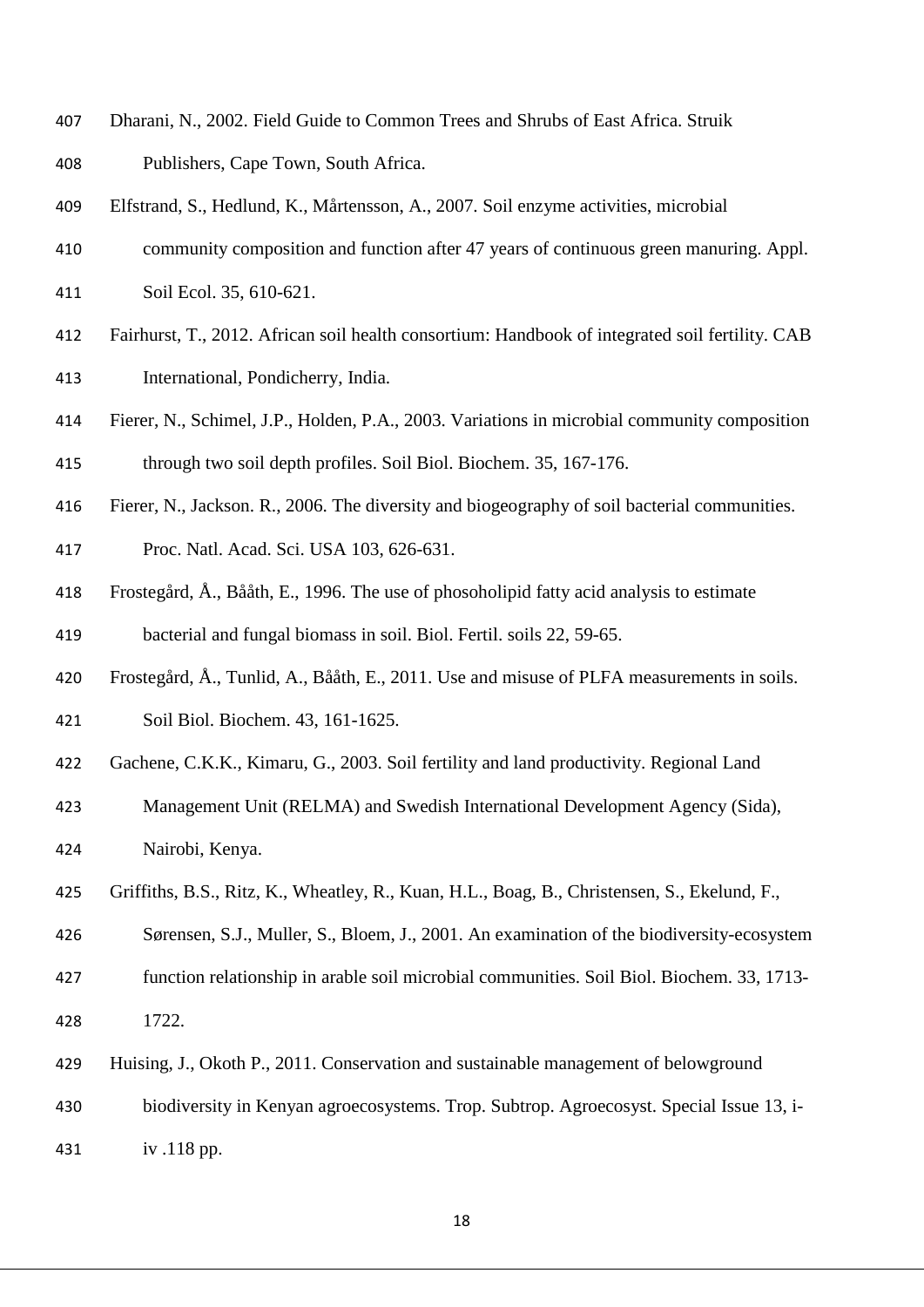- Insam, H. ,1997. A new set of substrates proposed for community characterization in
- environmental samples. In: Insam, H., Rangger, A., (Eds.) Microbial Communities. Springer, Berlin, pp. 259-260.
- Jasper, D.A., 2007. Beneficial soil microorganisms of the Jarrah forest and their recovery in bauxite mine restoration in Southwestern Australia. Restor. Ecol. 15,74-84.
- Jose, S., 2009. Agroforestry for ecosystem services and environmental benefits: an overview. Agroforest. Syst. 76, 1-10.
- Ketterings, Q.M., van Noordwijk, M., Bigham, J.M., 2002. Soil phosphorus availability after
- slash-and-burn fires of different intensities in rubber agroforests in Sumatra, Indonesia.
- Agric. Ecosyst. Environ. 92, 37-48.
- Lacombe, S., Bradley, R., Hamel, C., Beaulieu, C., 2009. Do tree-based intercropping systems
- increase the diversity and stability of soil microbial communities? Agric. Ecosyst. Environ. 131, 25-31.
- Matson, P.A., Parton, A.G., Swifth, M.J., 1997. Agricultural intensification and ecosystem properties. Science 277, 504-509.
- Maundu, P., Tengnäs, B. (Eds.), 2005. Useful trees and shrubs for Kenya. World Agroforestry Centre, Nairobi, Kenya.
- Mutuo, P.K., Cadisch, G., Albrecht, A., Palm, C.A., Verchot, L., 2005. Potential of
- agroforestry for carbon sequestration and mitigation of greenhouse gas emissions from
- soils in tropics. Nutr. Cycl. Agroecosyst. 71, 43-54.
- Peacock, A.D., Mullen, M.D., Ringelberg, D.B., Tyler, D.D., Hedrick, D.B., Gale, P.M.,
- White, D.C., 2001. Soil microbial community responses to dairy manure or ammonium
- nitrate applications. Soil Biol. Biochem. 33, 1011-1019.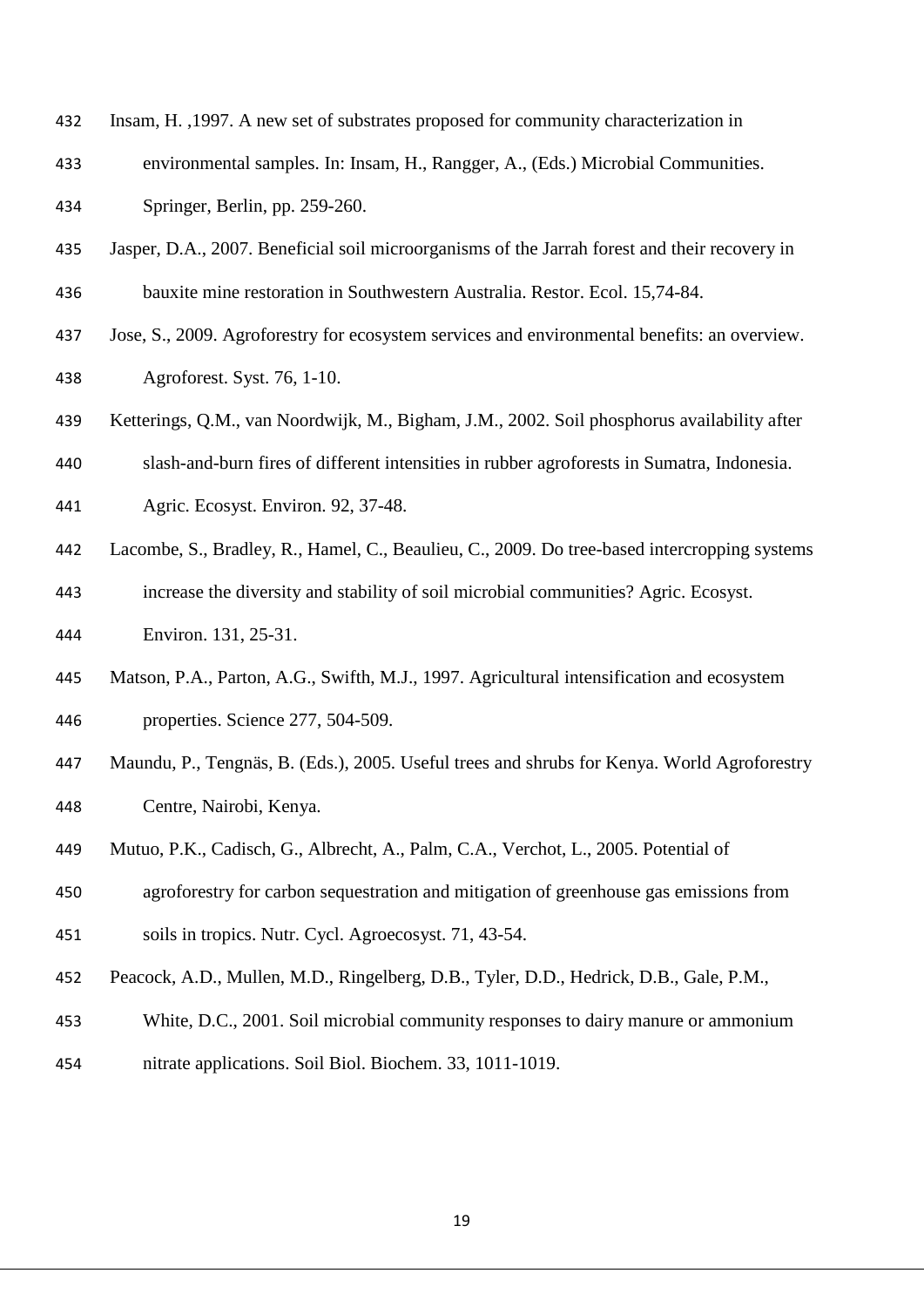| 455 | Preston-Mafham, J., Boddy, L., Randersson, P.F., 2002. Analysis of microbial community |
|-----|----------------------------------------------------------------------------------------|
| 456 | functional diversity using sole-carbon-source utilisation profiles- a critique. FEMS   |
| 457 | Microbiol. Ecol. 42, 1-14.                                                             |

Ros, M., Goberna, M., Pascual, J.A., Klammer, S., Insam, H., 2008. 16S rDNA analysis

 reveals low microbial diversity in community level physiological profile analysis. J. Microbiol. Meth. 72, 221-226.

- Smith, J., Pearce, B. D., Wolfe, M.S., 2012. Reconciling productivity with protection of the environment: Is temperate agroforestry the answer? Renew. Agric. Food Syst. 28, 80-92.
- Sharma, K.L., Ramachandra Raju, K., Das, S.K., Prasad Rao B.R.C., Kulkarni, B.S., Srinivas,
- K., Kusuma Grace, J., Madhavi, M., Pravin Gajbhiye, N., 2009. Soil fertility and quality
- assessment under tree-, crop-, and pasture-based land-use systems in a rainfed

environment. Commun. Soil Sci. Plan. 40, 1436-1461.

- Steger, K., Jarvis, Å., Smårs, S., Sundh, I., 2003. Comparison of signature lipid methods to
- determine microbial community structure in compost. J. Microbiol. Meth. 55, 371-382.
- Susilo, F.X., Neutel, A.M., van Noordwijk, M., Hairiah, K., Brown, G., Swift, M.J., 2004.
- Soil biodiversity and food webs in below-ground interactions in tropical agroecosystems.

CAB International, Wattingford.

- Tornquist, C.G., Hons, F.M., Feagley, S.E., Haggar, J., 1999. Agroforestry system effects on soil characteristics of the Sarapiquí region of Costa Rica. Agric. Ecosyst. Environ. 73, 19- 28.
- Tscharntke, T., Clough, Y., Wanger, T.C., Jackson, L., Motzke, I., Perfecto, I., Vandermeer,
- J., Whitbread, A., 2012. Global food security, biodiversity conservation and the future of agricultural intensification. Biol. Conserve. 151, 53-59.
- Vincenti, B., Termote, C., Ickowitz, A., Powell, B., Kehlenbeck, K., Hunter, D., 2013. The
- contribution of forests and trees to sustainable diets. Sustainability 5, 4797-4824.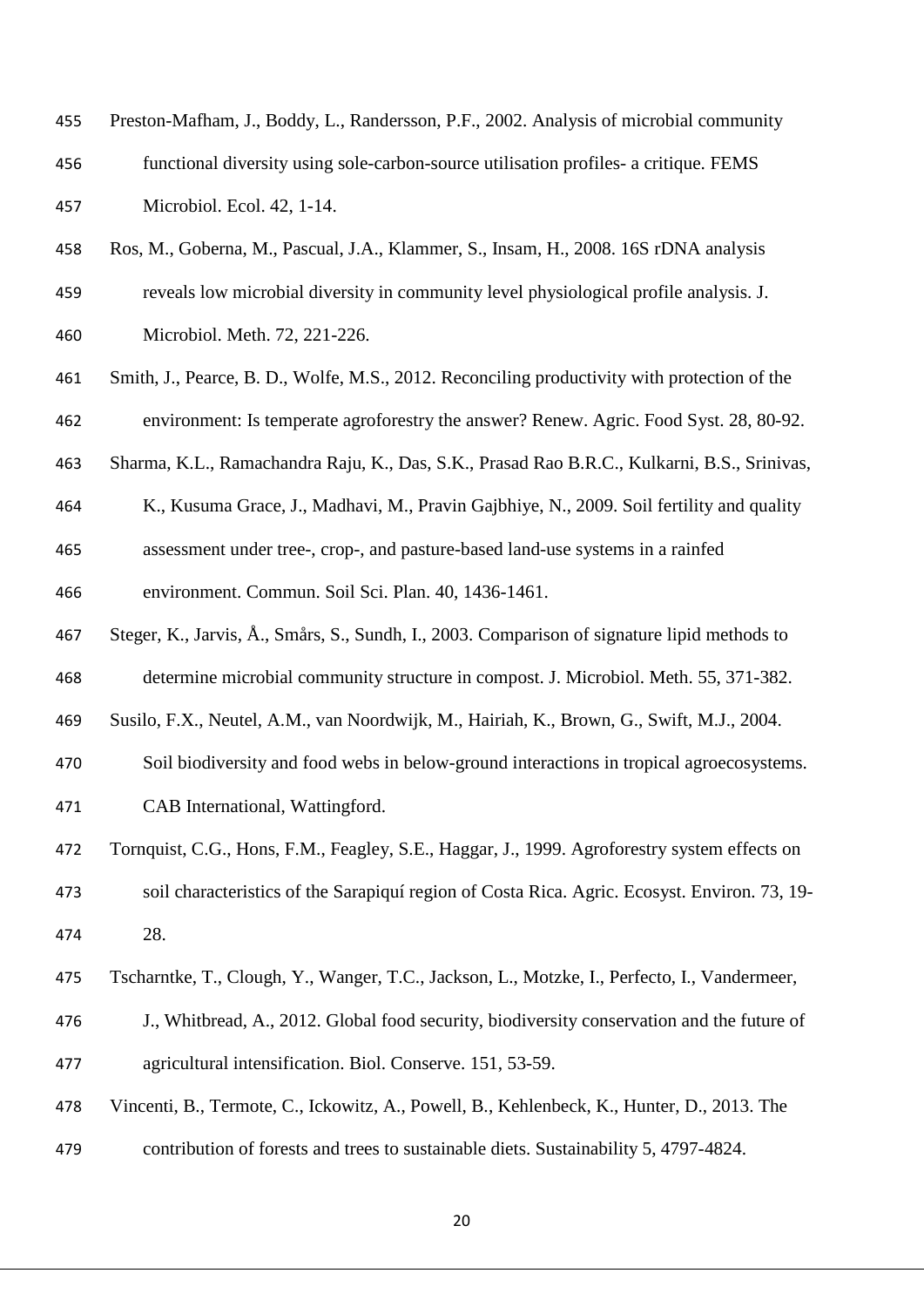| 480 | Waldrop, M.P., Firestone, M.K., 2004. Altered utilization patterns of young and old soil C by |
|-----|-----------------------------------------------------------------------------------------------|
| 481 | microorganisms caused by temperature shifts and N addition. Biogeochemistry 67, 235-          |
| 482 | 248.                                                                                          |

- Yan, F., McBratney, A.B., Copeland, L., 2000. Functional substrate biodiversity of cultivated
- and uncultivated A horizons of vertisols in NW New South Wales. Geoderma 96, 321-

343.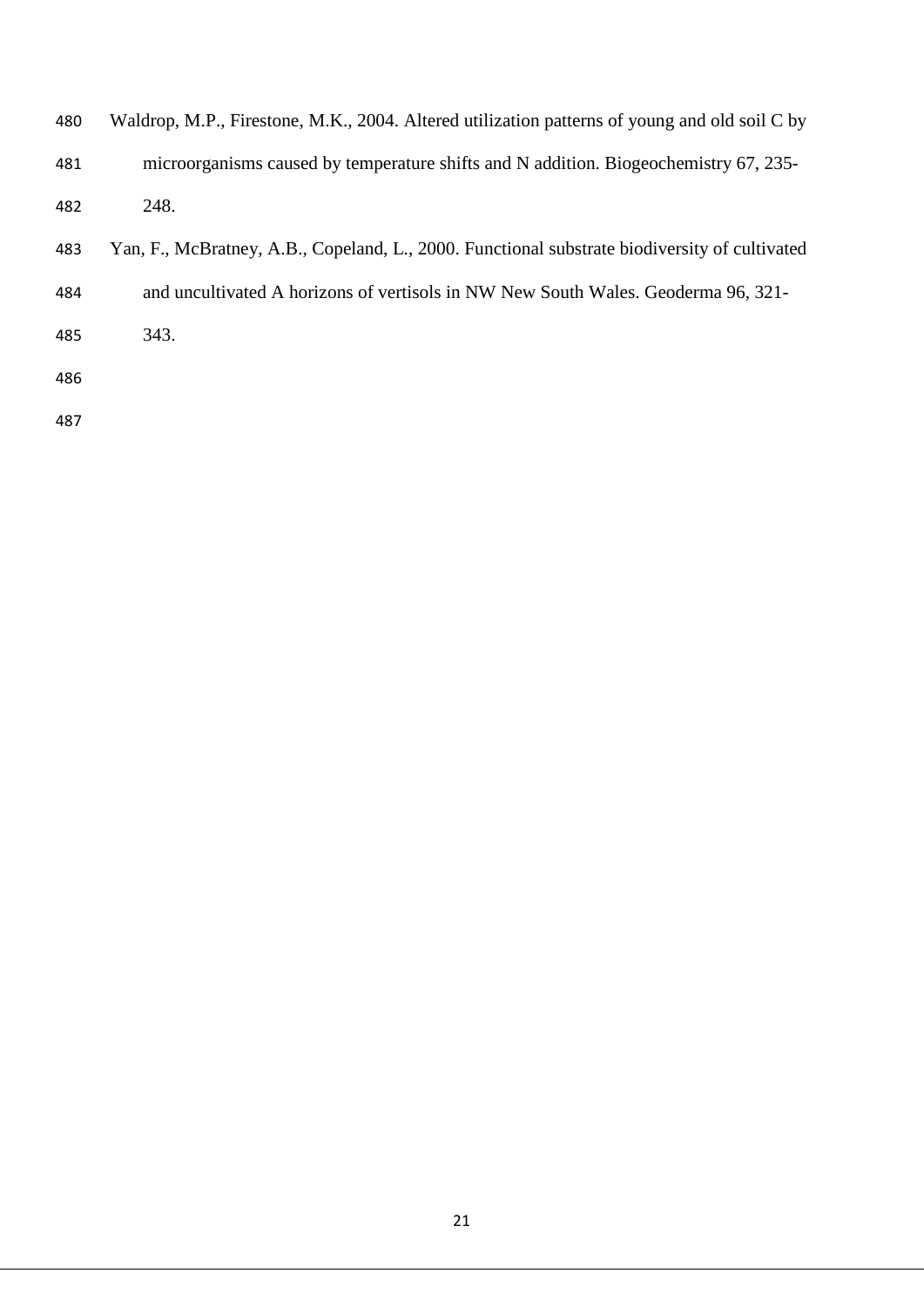| 489 | <b>Text to figures</b>                                                                                |
|-----|-------------------------------------------------------------------------------------------------------|
| 490 |                                                                                                       |
| 491 | Fig. 1                                                                                                |
| 492 | PCA multivariate analysis of functional capacity of the soil microorganism community                  |
| 493 | measured with Biolog EcoPlate <sup>TM</sup> analysis of decomposition of 31 substrates. Comparison of |
| 494 | five land uses. See Table 1 for explanation of land uses. Error bars are standard deviation; for      |
| 495 | EL n=4, for others n=9. One AG sample was removed as an extreme outlier. PC 1 explains                |
| 496 | 58.9% and PC2 6.9 of the variation.                                                                   |
| 497 | Fig. $2$                                                                                              |
| 498 | PCA multivariate analysis of PLFA composition of the soil microorganism community.                    |
| 499 | Comparison of five land uses. See Table 1 for explanation of land uses. Two of the samples            |
| 500 | were left out in the analysis, due to more than 14 of the PLFAs missing. Error bars are               |
| 501 | standard deviation. PC 1 explains 90.5 % and PC2 3.8 % of the variation.                              |
| 502 |                                                                                                       |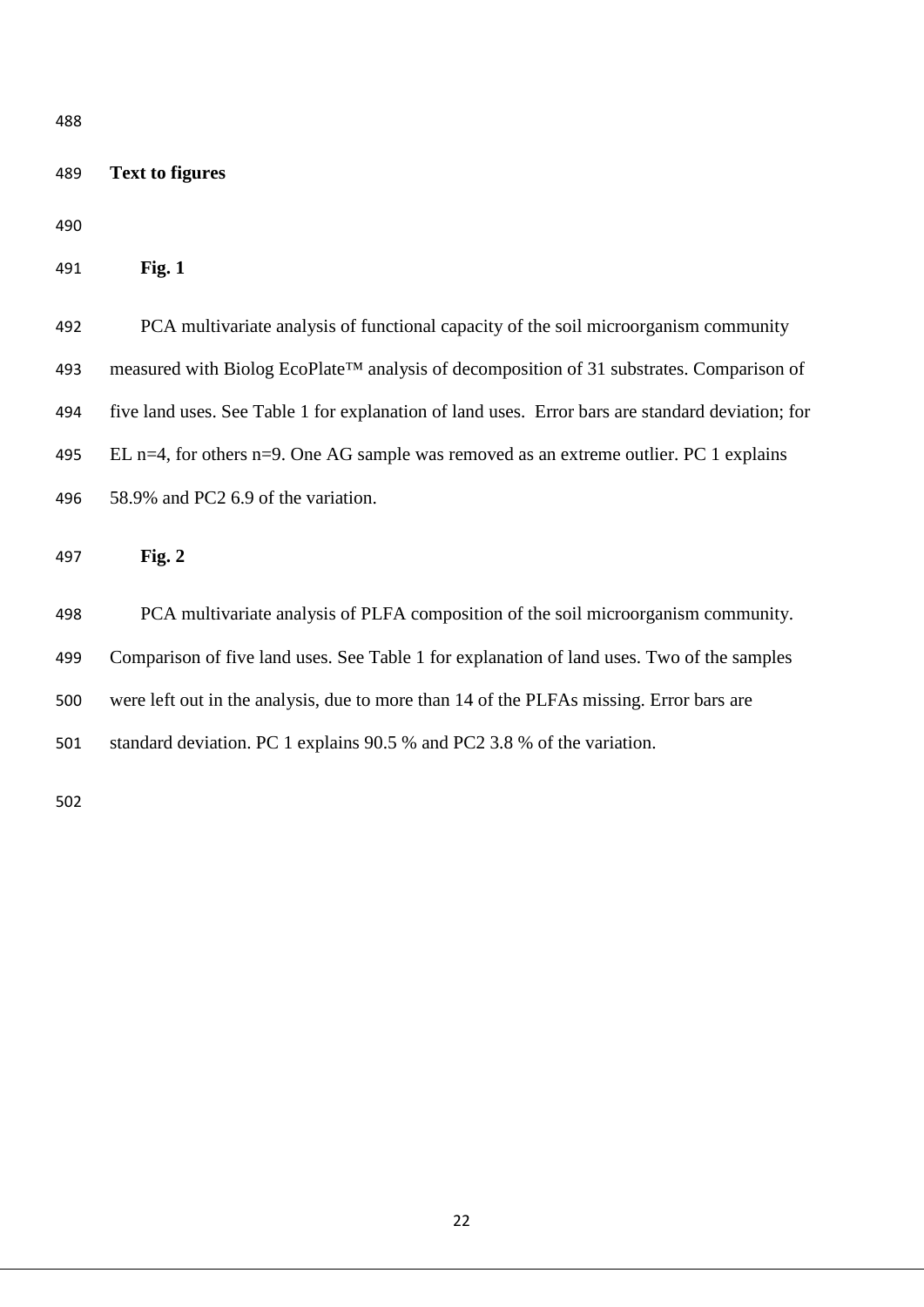



504 **Fig. 1**

505 PCA multivariate analysis of functional capacity of the soil microorganism community 506 measured with Biolog EcoPlate™ analysis of decomposition of 31 substrates. Comparison of 507 five land uses. See Table 1 for explanation of land uses. Error bars are standard deviation; for 508 EL n=4, for others n=9. One AG sample was removed as an extreme outlier. PC 1 explains 509 58.9% and PC2 6.9 of the variation.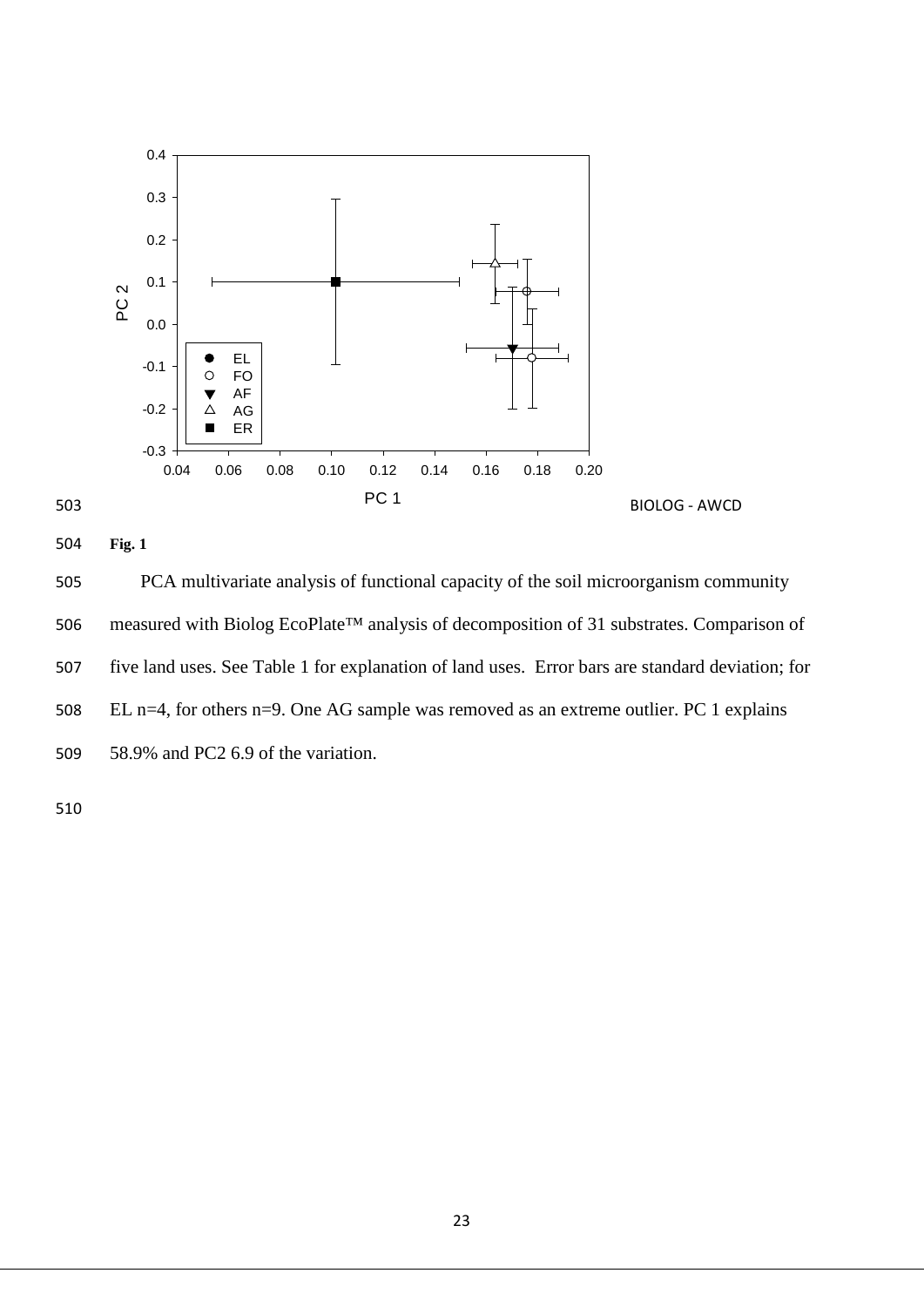



### 513 **Fig. 2**

514 PCA multivariate analysis of PLFA composition of the soil microorganism community. 515 Comparison of five land uses. See Table 1 for explanation of land uses. Two of the samples 516 were left out in the analysis, due to more than 14 of the PLFAs missing. Error bars are

517 standard deviation. PC 1 explains 90.5 % and PC2 3.8 % of the variation.

- 519
- 520
- 521
- 522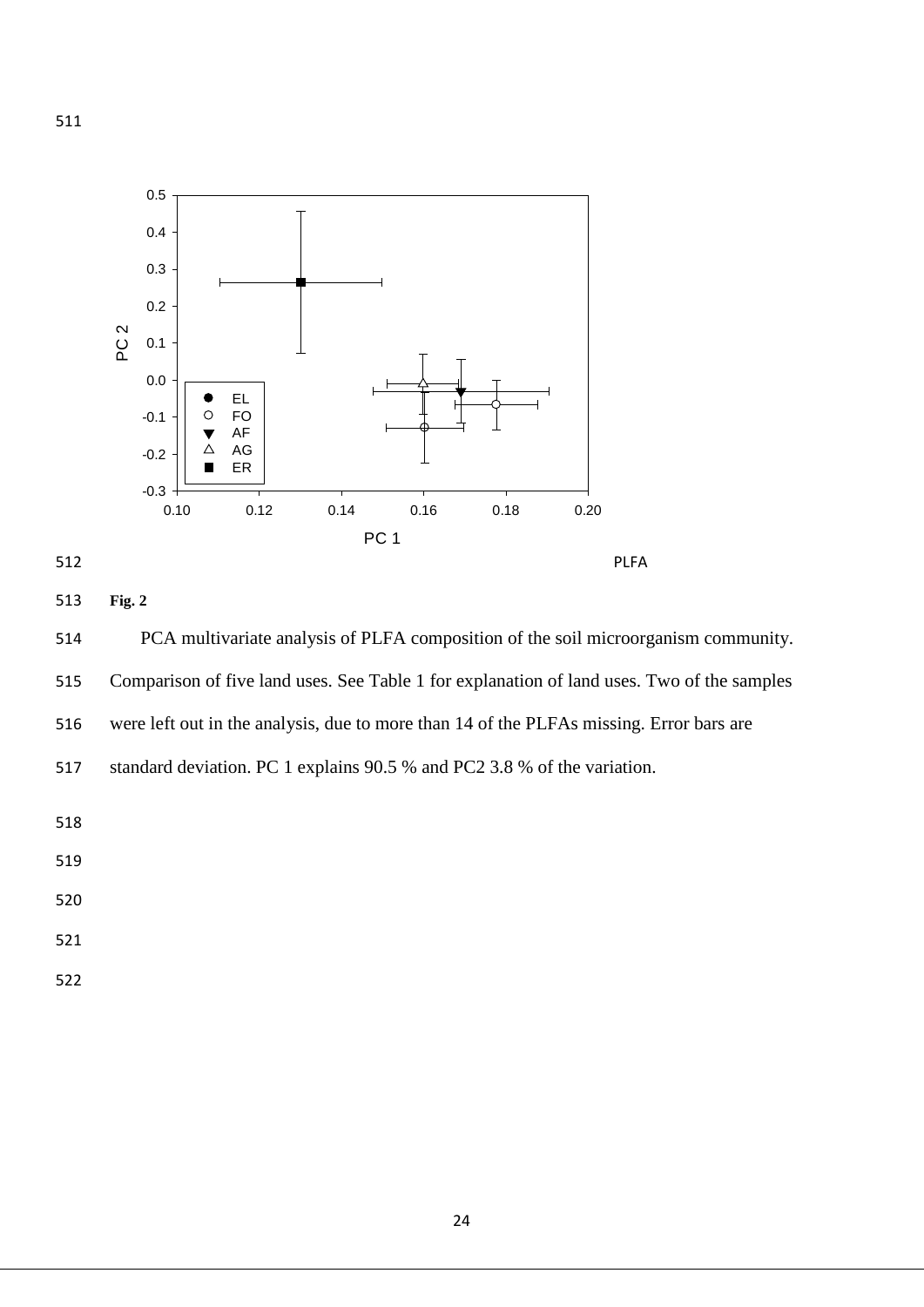## 523 **Microbial community composition and functional capacity in Kenyan highland soil**

### 524 **under land-use intensification and agroforestry**

- 525 Tables Lagerlöf et al. 2014
- 526 **Table 1**

| 527 | Chemical, biological and physical soil parameters of habitats with different land uses in Mt       |
|-----|----------------------------------------------------------------------------------------------------|
| 528 | Elgon area, Kenya. The mean ( $\pm$ standard deviation) of pH, total soil nitrogen (N), total soil |
| 529 | carbon (C), plant available phosphorus (P), nitrate, microbial biomass carbon (MBC),               |
| 530 | microbial biomass nitrogen (MBN), substrate utilisation capacity by Biolog EcoPlates <sup>TM</sup> |
| 531 | (AWCD, average absorbance at 590 nm after 96 h incubation), silt, sand, clay and moisture.         |
| 532 | ER= Eroded land, AG=Agricultural fields, AF=Agroforestry fields, FO=Planted forest and             |
| 533 | EL=Mt Elgon NP natural forest. n=9, except for EL where n=4. One-way ANOVA did not                 |
| 534 | include EL. Different letters in the same row for the mean values indicate significant             |
| 535 | differences at $P<0.05$ (Tukey's test).                                                            |

| <b>Parameter</b> | ER            | AG              | AF             | <b>FO</b>       | <b>ANOVA EL</b> |              |
|------------------|---------------|-----------------|----------------|-----------------|-----------------|--------------|
|                  |               |                 |                |                 | P-values        |              |
| $pH(H_2O)$       | 6.2 $(0.6)$ b | 6.0 $(0.4)$ b   | 6.5 $(0.5)$ ab | 6.8 $(0.5)$ a   | 0.006           | 6.7(0.3)     |
| $N(\%)$          | 0.09          | $0.37(0.09)$ b  | 0.46(0.27)     | 0.62(0.28)      | < 0.001         | 1.06(0.49)   |
|                  | $(0.07)$ c    |                 | ab             | $\rm{a}$        |                 |              |
| $C(\%)$          | 1.27          | 2.34(0.28)      | 3.41 (1.51)    | 3.80 $1.02$ ) a | < 0.001         | 5.93(2.41)   |
|                  | $(0.61)$ c    | bc              | ab             |                 |                 |              |
| P(mg/kg)         | 8.53          | 19.6 $(11.0)$ b | 60.8(45.2)     | 34.7(40.3)      | 0.003           | 14.1 $(9.7)$ |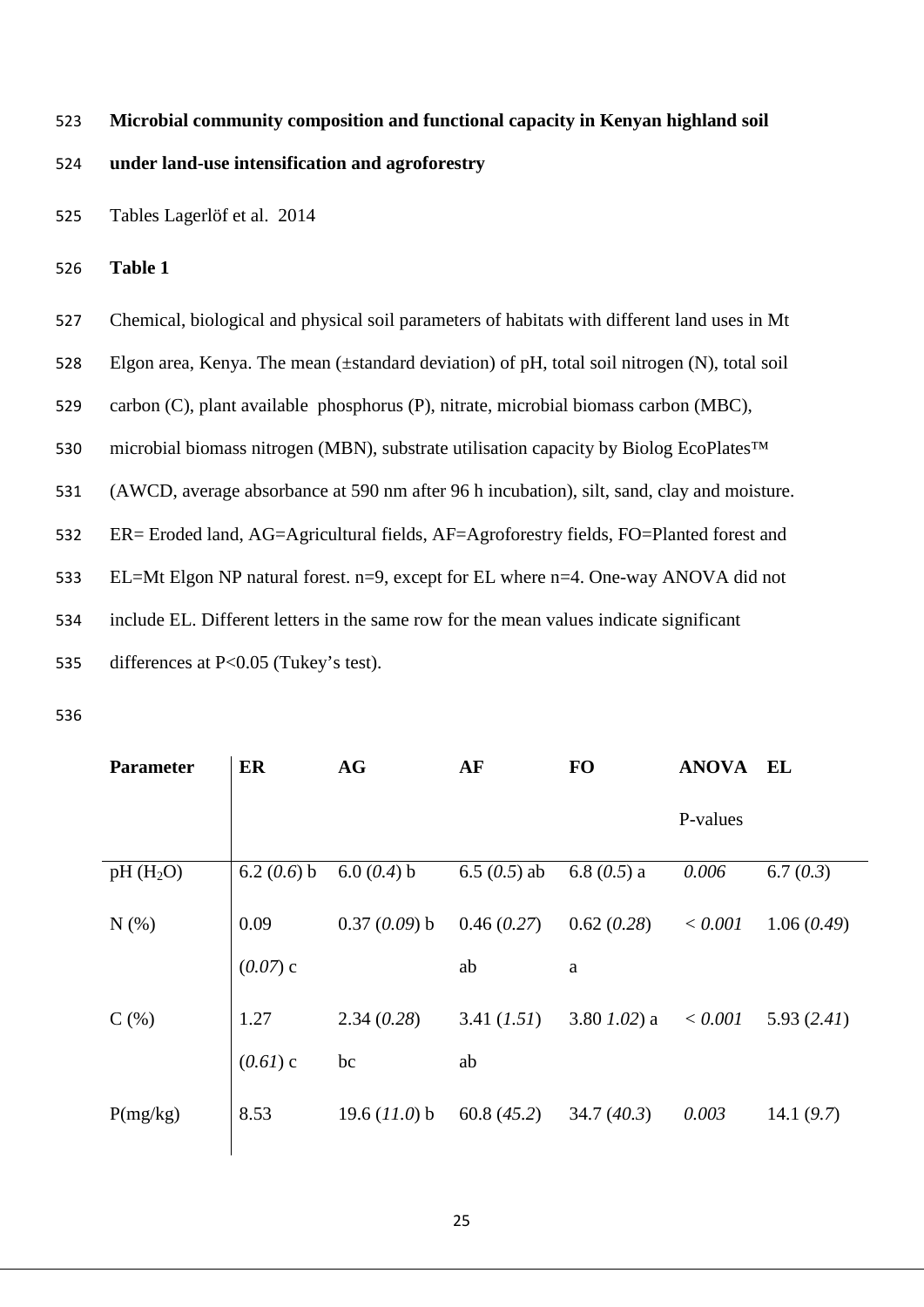|                      | $(10.8)$ b  |                                              | $\mathbf a$  | ab             |           |            |
|----------------------|-------------|----------------------------------------------|--------------|----------------|-----------|------------|
| Nitrate $(\mu g/kg)$ | 8.9(5.7)    | 9.2(3.7)                                     | 6.3 $(4.5)$  | 4.9(3.1)       | 0.126     | 7.6(5.0)   |
| MBC (mg              | $119(30)$ c | $173(34)$ b                                  | 212(33) b    | $283(52)$ a    | $< 0.001$ | 656 (104)  |
| C/kg                 |             |                                              |              |                |           |            |
| MBN (mg              |             | 6.6 $(2.8)$ c 13.0 $(4.5)$ bc 19.6 $(9.9)$ b |              | 34.6 (11.6)    | $< 0.001$ | 114(34.7)  |
| N/kg)                |             |                                              |              | $\rm{a}$       |           |            |
| <b>AWCD</b>          | 0.48        | 0.85(0.49)                                   | 1.26(0.36)   | 1.25(0.34)     | $0.002\,$ | 1.23(0.29) |
|                      | (0.64) b    | ab                                           | $\mathbf{a}$ | $\mathbf{a}$   |           |            |
| Silt $(\%)$          |             | $10.5$ (3.1) 18.2 (9.2) a                    | 15.6 (3.3)   | 12.8(2.3)      | 0.031     | 13.5(5.7)  |
|                      | $\mathbf b$ |                                              | ab           | ab             |           |            |
| Sand (%)             | 50.8(9.6)   | 53.1 $(12.2)$ b                              | 61.5(9.9)    | 70.8 $(6.3)$ a | < 0.001   | 78.0(9.3)  |
|                      | $\mathbf b$ |                                              | ab           |                |           |            |
| Clay $(\%)$          |             | 38.5 $(9.4)$ a 28.7 $(13.7)$                 | 22.7(10.5)   | 16.2 $(5.6)$ c | < 0.001   | 8.25(4.2)  |
|                      |             | ab                                           | bc           |                |           |            |
| Moisture (%)         | 20.0(6.4)   | 23.8(4.3)                                    | 25.8(6.6)    | 26.5(5.2)      | 0.083     | 45.3(7.8)  |
|                      |             |                                              |              |                |           |            |
|                      |             |                                              |              |                |           |            |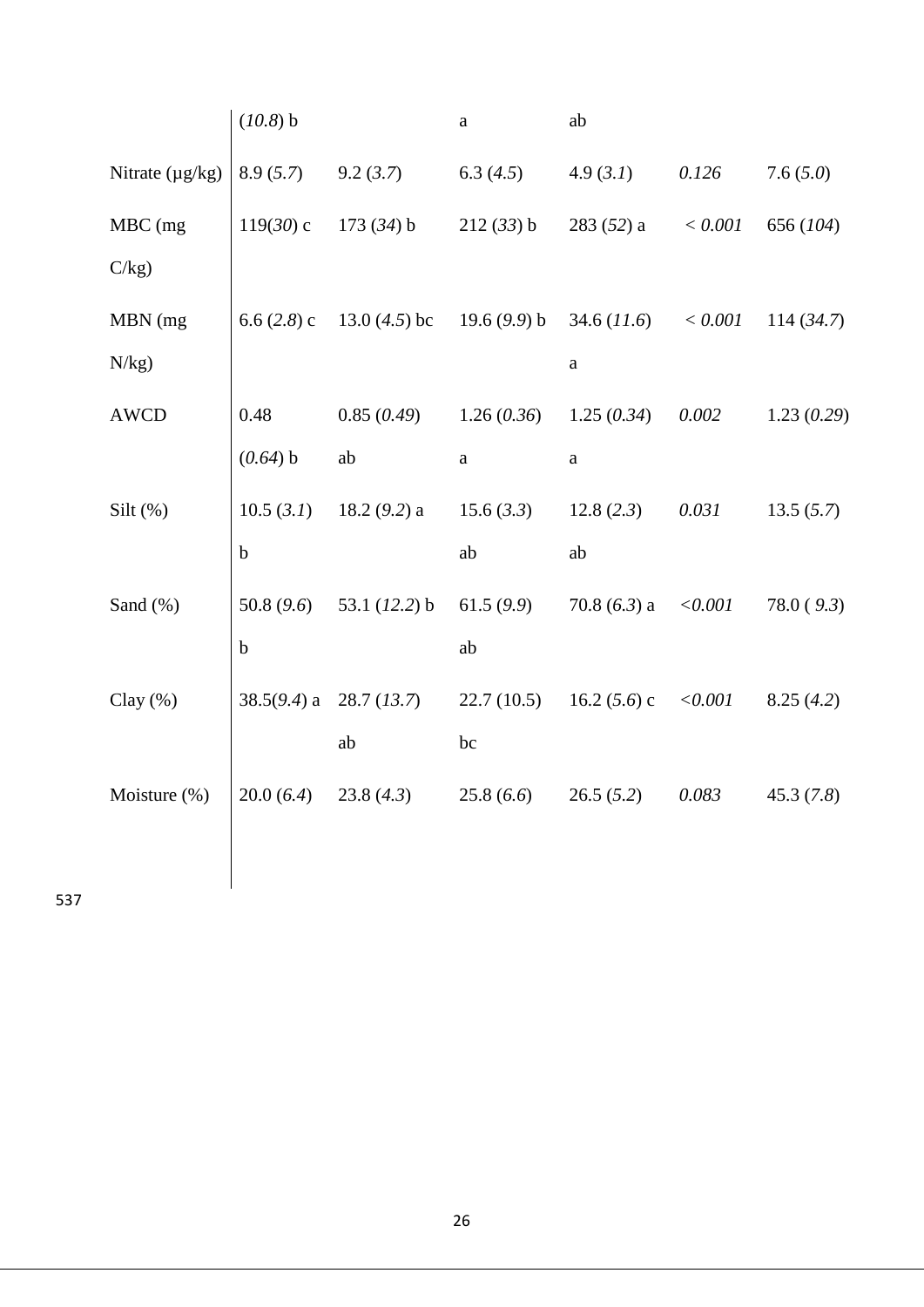#### **Table 2**

- Correlation matrix on chemical, physical and biological soil properties for land uses (see tab. 1 for explanation of land uses) ER, AG, EF and FO:
- pH, total soil nitrogen (N), plant available soil phosphorus (P), nitrates (Nitr.), total soil carbon (C), moisture, sand, clay, silt, Microbial Biomass
- carbon (MBC), Microbial Biomass nitrogen (MBN), altitude (Alt), substrate utilization capacity by total Average Well Colour Development
- from Biolog EcoPlates™ (AWCD, 96 h) and total PLFA. The P-values are shown in italics*.*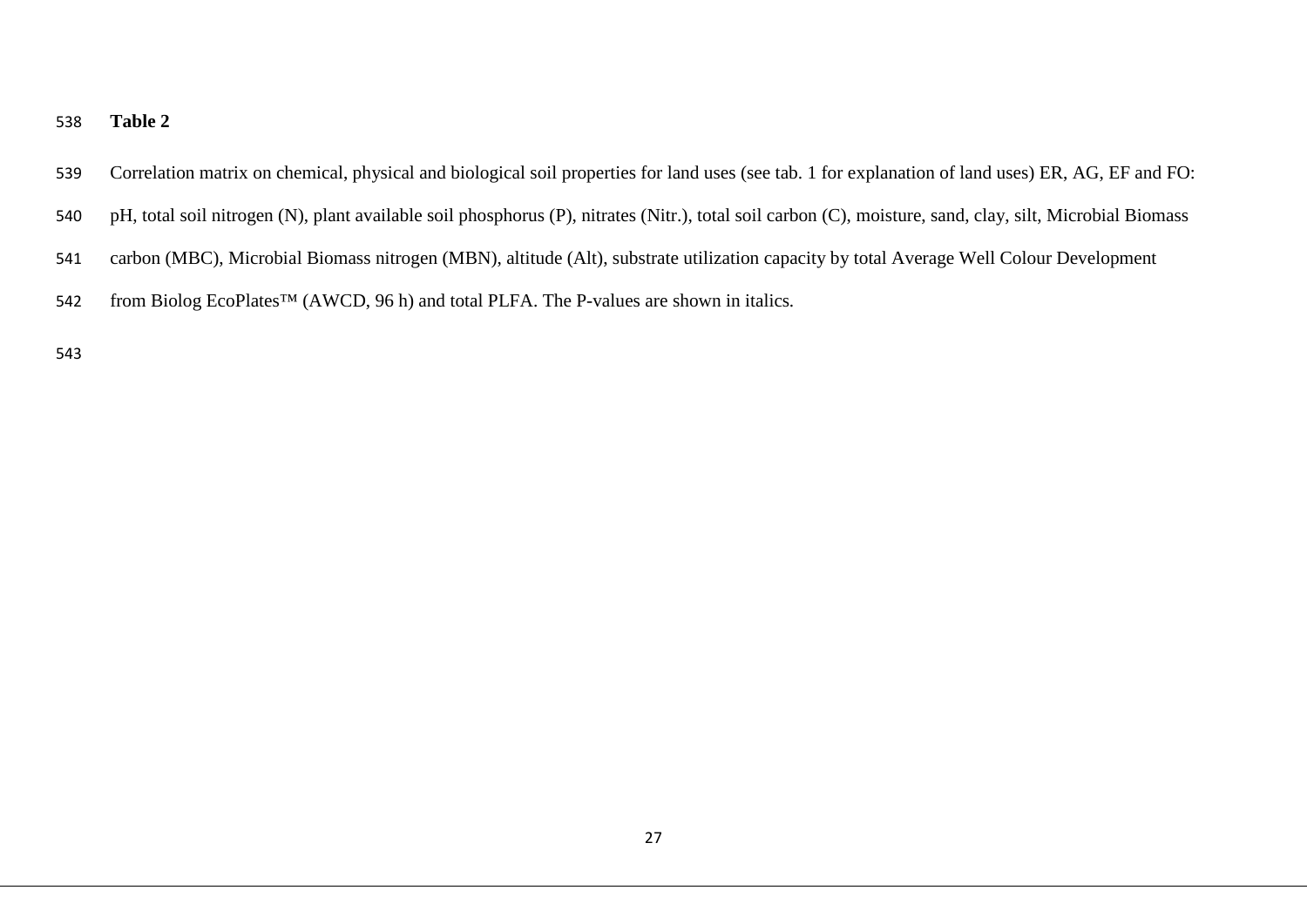|              | <b>CORRELATION COEFFICIENT/ P-values</b> |                       |                       |           |             |       |             |      |             |            |            |     |             |
|--------------|------------------------------------------|-----------------------|-----------------------|-----------|-------------|-------|-------------|------|-------------|------------|------------|-----|-------------|
|              | pH                                       | ${\bf N}$             | ${\bf P}$             | Nitr.     | $\mathbf C$ | Moist | <b>Sand</b> | Clay | <b>Silt</b> | <b>MBC</b> | <b>MBN</b> | Alt | <b>AWCD</b> |
| ${\bf N}$    | 0.619                                    |                       |                       |           |             |       |             |      |             |            |            |     |             |
|              | $\theta$                                 |                       |                       |           |             |       |             |      |             |            |            |     |             |
| ${\bf P}$    | 0.362                                    | 0.705                 |                       |           |             |       |             |      |             |            |            |     |             |
|              | 0.03                                     | $\boldsymbol{\theta}$ |                       |           |             |       |             |      |             |            |            |     |             |
|              | $-0.375$                                 | $-0.385$              | $-0.457$              |           |             |       |             |      |             |            |            |     |             |
| <b>Nitr</b>  | 0.024                                    | $0.02\,$              | 0.005                 |           |             |       |             |      |             |            |            |     |             |
| $\mathbf C$  | 0.605                                    | 0.882                 | 0.596                 | $-0.4$    |             |       |             |      |             |            |            |     |             |
|              | $\boldsymbol{\mathit{0}}$                | $\boldsymbol{\theta}$ | $\boldsymbol{\theta}$ | $0.016\,$ |             |       |             |      |             |            |            |     |             |
|              | 0.159                                    | 0.412                 | 0.367                 | $-0.25$   | 0.54        |       |             |      |             |            |            |     |             |
| <b>Moist</b> | 0.354                                    | 0.012                 | 0.027                 | 0.141     | $0.001\,$   |       |             |      |             |            |            |     |             |
|              |                                          |                       |                       |           |             |       |             |      |             |            |            |     |             |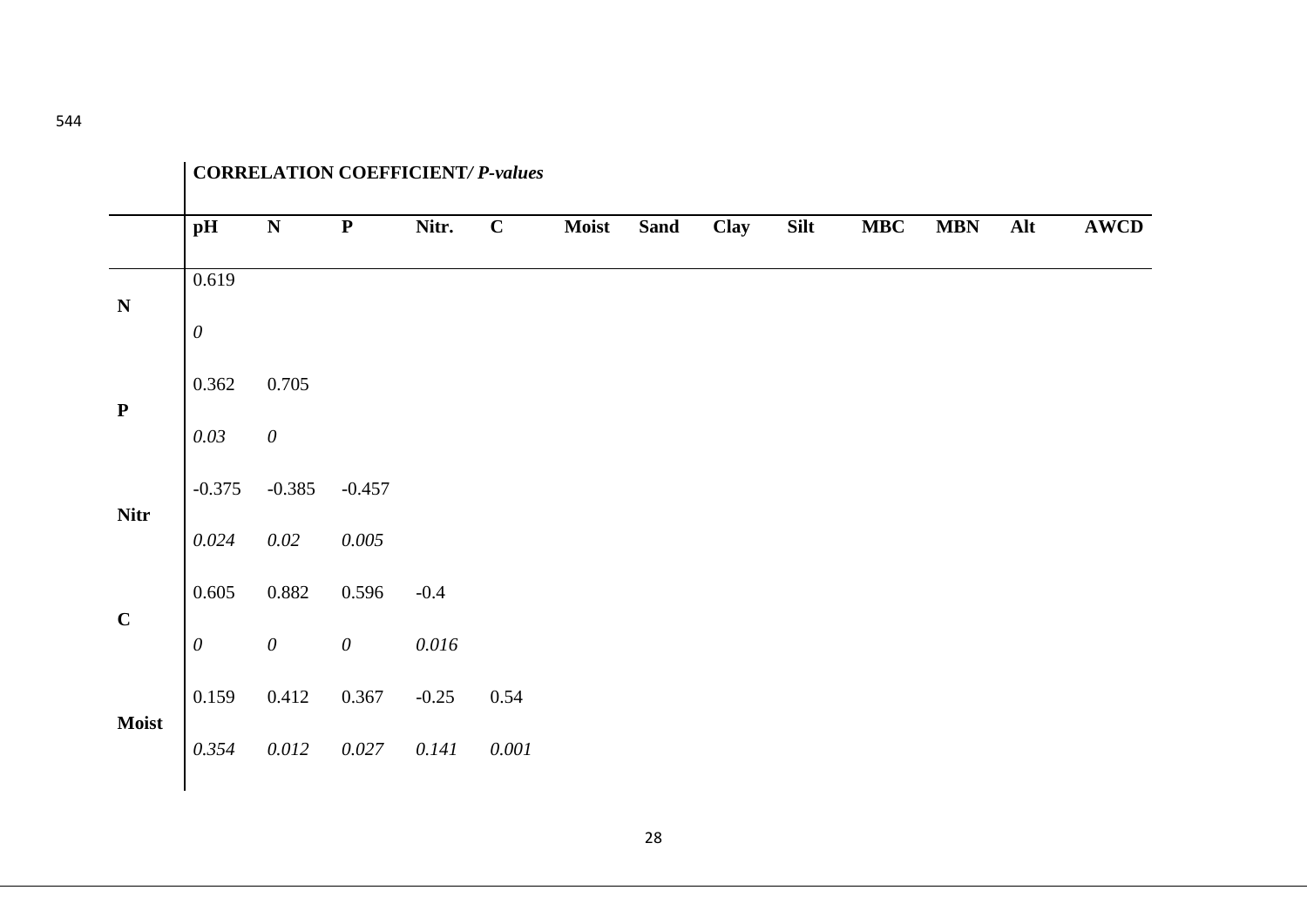| <b>Sand</b> | 0.499    | 0.636                 | 0.219    | $-0.18$  | 0.638                 | 0.169    |                       |                       |          |                       |         |       |
|-------------|----------|-----------------------|----------|----------|-----------------------|----------|-----------------------|-----------------------|----------|-----------------------|---------|-------|
|             | 0.002    | $\theta$              | 0.2      | 0.293    | $\theta$              | 0.325    |                       |                       |          |                       |         |       |
| <b>Clay</b> | $-0.512$ | $-0.7$                | $-0.334$ | 0.128    | $-0.696$              | $-0.27$  | $-0.893$              |                       |          |                       |         |       |
|             | 0.001    | $\boldsymbol{\theta}$ | 0.047    | 0.456    | $\boldsymbol{\theta}$ | 0.112    | $\boldsymbol{\theta}$ |                       |          |                       |         |       |
| <b>Silt</b> | 0.079    | 0.205                 | 0.276    | 0.097    | 0.192                 | 0.239    | $-0.135$              | $-0.325$              |          |                       |         |       |
|             | 0.646    | 0.23                  | 0.104    | 0.575    | 0.262                 | 0.16     | 0.433                 | 0.053                 |          |                       |         |       |
| <b>MBC</b>  | 0.349    | 0.566                 | 0.121    | $-0.215$ | 0.66                  | 0.355    | 0.634                 | $-0.57$               | $-0.077$ |                       |         |       |
|             | 0.037    | $\boldsymbol{\theta}$ | 0.48     | 0.208    | $\boldsymbol{\theta}$ | 0.033    | $\boldsymbol{\theta}$ | $\mathcal O$          | 0.657    |                       |         |       |
| <b>MBN</b>  | 0.51     | 0.587                 | 0.147    | $-0.187$ | 0.697                 | 0.382    | 0.615                 | $-0.574$              | $-0.027$ | 0.895                 |         |       |
|             | 0.001    | $\theta$              | 0.393    | 0.274    | $\theta$              | 0.021    | $\boldsymbol{\theta}$ | $\boldsymbol{\theta}$ | 0.875    | $\boldsymbol{\theta}$ |         |       |
| Alt         | 0.397    | 0.409                 | 0.54     | $-0.241$ | 0.278                 | 0.304    | 0.167                 | $-0.308$              | 0.327    | $-0.149$              | $-0.12$ |       |
|             | 0.016    | 0.013                 | 0.001    | 0.156    | 0.101                 | 0.072    | 0.329                 | 0.067                 | 0.051    | 0.386                 | 0.485   |       |
| <b>AWCD</b> | 0.248    | 0.305                 | 0.328    | 0.096    | 1.237                 | $-0.025$ | 0.021                 | $-0.111$              | 0.199    | 0.137                 | 0.162   | 0.148 |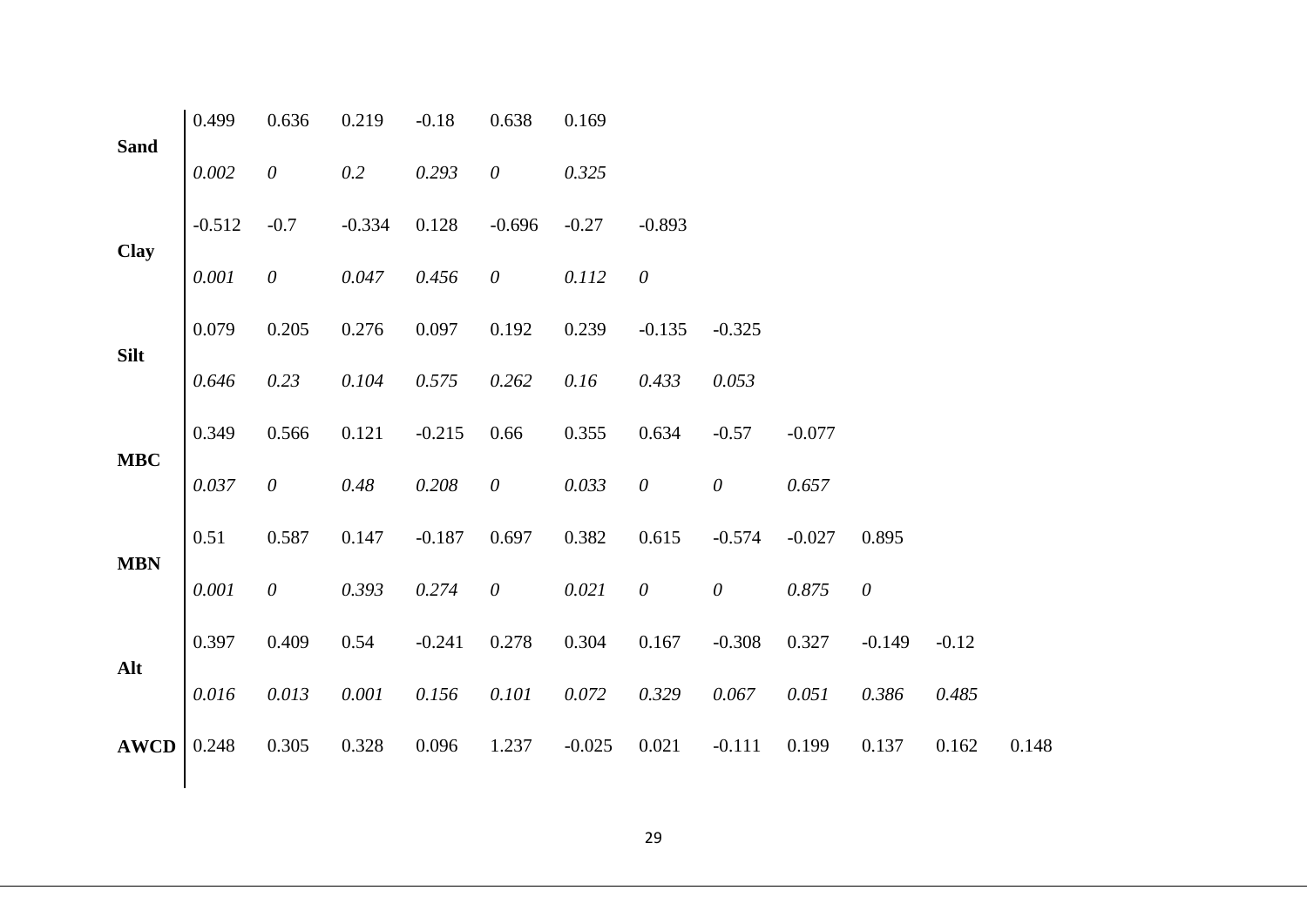|             |  |  |  | $\begin{bmatrix} 0.171 & 0.07 & 0.05 & 0.577 & 0.164 & 0.885 & 0.902 & 0.521 & 0.245 & 0.425 & 0.346 & 0.389 \end{bmatrix}$             |  |  |  |
|-------------|--|--|--|-----------------------------------------------------------------------------------------------------------------------------------------|--|--|--|
|             |  |  |  | $\begin{bmatrix} 0.486 & 0.715 & 0.279 & -0.223 & 0.717 & 0.366 & 0.599 & -0.573 & 0.004 & 0.902 & 0.865 & 0.011 & 0.221 \end{bmatrix}$ |  |  |  |
| <b>PLFA</b> |  |  |  | $\begin{array}{ccccccccccccc}\n0.003 & 0 & 0.099 & 0.19 & 0 & 0.028 & 0 & 0 & 0.982 & 0 & 0 & 0.948 & 0.195\n\end{array}$               |  |  |  |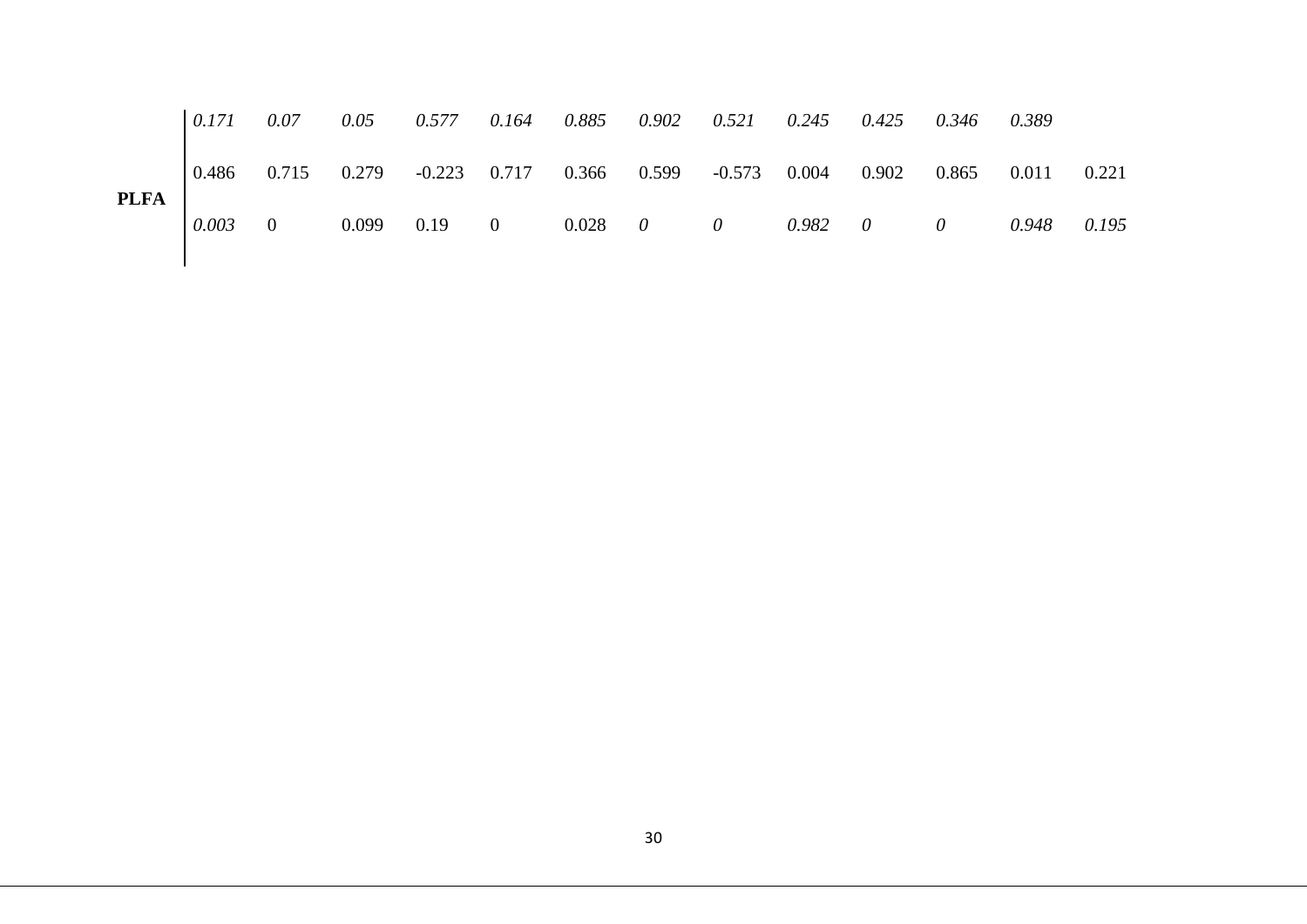### 545 **Table 3**

546 Total PLFA (EL n=4, others n=9) and relative abundance of markers for certain

547 microorganism groups in soil samples from different land uses in the Kitale area. See table 1

548 for explanation of land uses. EL not tested in ANOVA. Different letters in the same row for

549 the mean values indicate significant differences at P<0.05 (Tukey's test).

550

551

|                                                                   | ER                | AG               | AF               | <b>FO</b>        | <b>ANOVA</b> | <b>EL</b> |  |  |  |  |  |
|-------------------------------------------------------------------|-------------------|------------------|------------------|------------------|--------------|-----------|--|--|--|--|--|
| <b>Total PLFA</b>                                                 |                   |                  |                  |                  |              |           |  |  |  |  |  |
| nmol per g soil                                                   | 22.6c             | 56.5 b           | 71.7 b           | 118.7 a          | < 0.000      | 281.8     |  |  |  |  |  |
| nmol per g soil                                                   | 1780.6b           | 2415.4ab         | 2101.4b          | 3125.8a          | < 0.001      | 4752.7    |  |  |  |  |  |
| $\mathcal{C}$                                                     |                   |                  |                  |                  |              |           |  |  |  |  |  |
| Relative abundance of PLFA markers <sup>*</sup> (% of total PLFA) |                   |                  |                  |                  |              |           |  |  |  |  |  |
| Sum Bacteria                                                      | 49.5 b            | 58.2 a           | 56.6 a           | 56.7 a           | < 0.000      | 59.8      |  |  |  |  |  |
|                                                                   |                   |                  |                  |                  |              |           |  |  |  |  |  |
| $Sum G+$                                                          | 19.6 <sub>b</sub> | 26.7a            | 25.4a            | 25.3a            | < 0.001      | 24.2      |  |  |  |  |  |
| $\mbox{Bact}^{**}$                                                |                   |                  |                  |                  |              |           |  |  |  |  |  |
| Actinobact.                                                       | 2.6 <sub>bc</sub> | 3.3a             | $3.0$ ab         | 2.2c             | < 0.000      | 1.8       |  |  |  |  |  |
| Sum G-Bact                                                        | 20.0 <sub>b</sub> | 22.3 ab          | 21.8ab           | 24.6 a           | < 0.01       | 28.5      |  |  |  |  |  |
| Sum Fungi                                                         | 8.3 a             | 6.8a             | 7.2a             | 7.6a             | 0.306        | 8.0       |  |  |  |  |  |
| Sum Protozoa                                                      | 6.6 a             | 2.1 <sub>b</sub> | 1.8 <sub>b</sub> | 1.5 <sub>b</sub> | < 0.000      | 2.4       |  |  |  |  |  |
|                                                                   |                   |                  |                  |                  |              |           |  |  |  |  |  |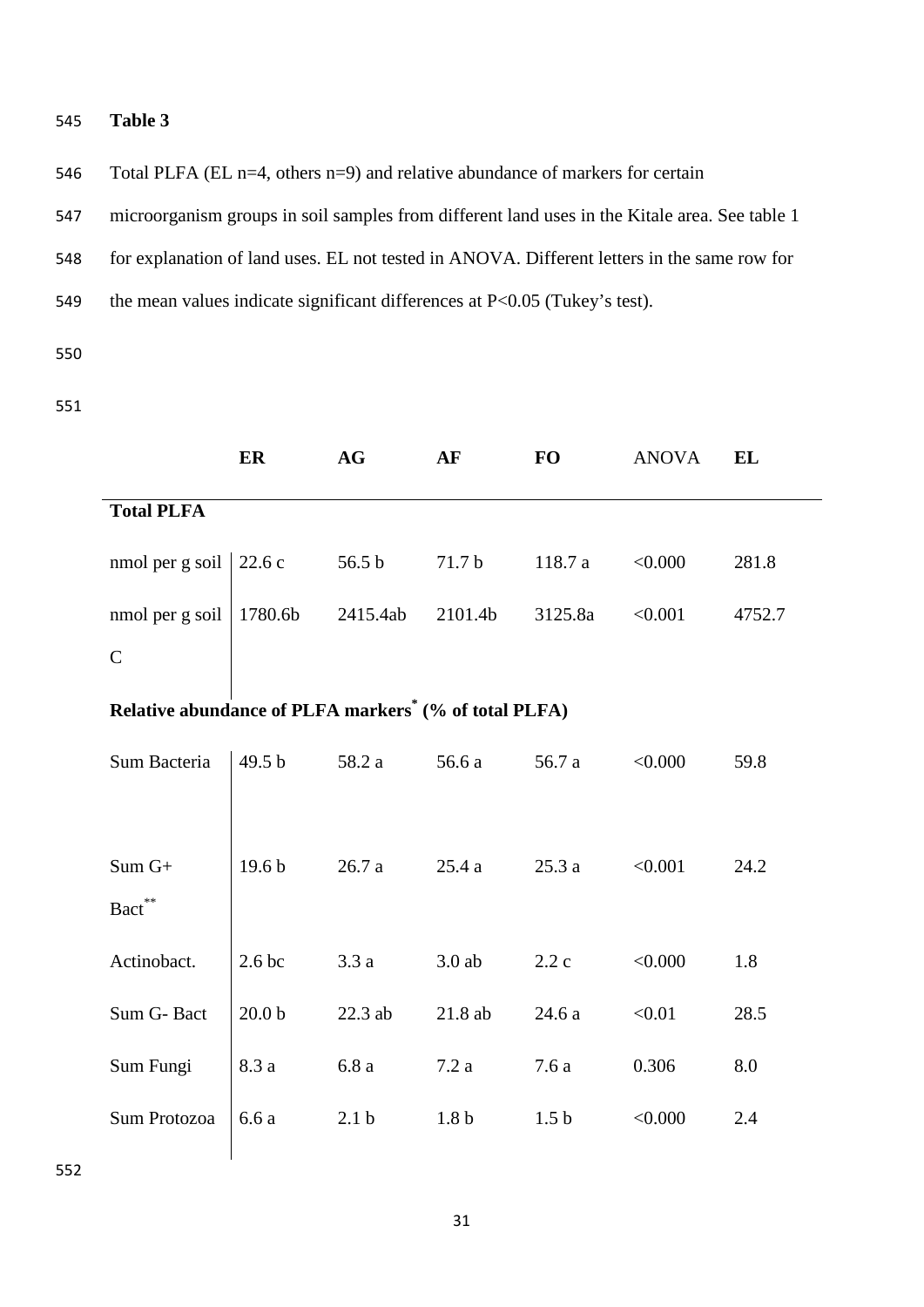- \*: Markers for certain organism groups: 554 Sum bacteria: i15:0, a15:0, i16:0, 16:1 **16**71 **16:**0, i17:0, a17:0, Cy17, 17:0, 18:1 i19:0, 7, 10Me18:0, cy19:0/19:1 Sum G+ bacteria excl. Actinobacteria: i15:0, a15:0, i16:0, 10Me16:0 Actinobacteria: 10Me18:0 Sum G- bacteria: 16:1 7, 16:, cy17, 17:0, 18:1 559 Sum fungi: 18:2+18:3, 18:1 □9 Sum Protozoa: 20:4, 20:0, 22:0 \*\*: Excluding Actinobacteria
- 
-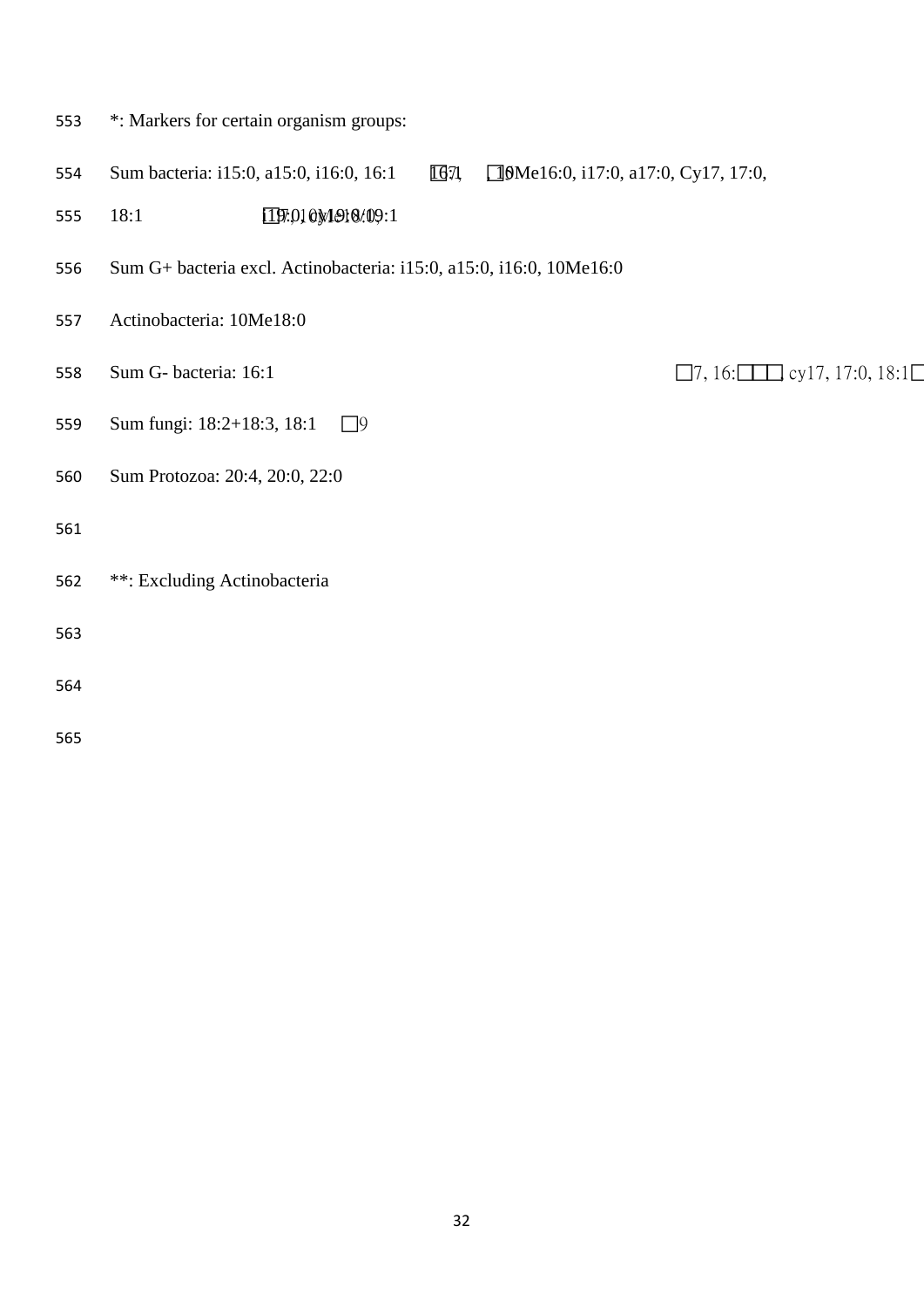### **Table 4**

 Relative abundance of individual PLFAs (EL n=4, others n=9) in soil samples from different land uses in the Kitale area. See table 1 for explanation of land uses. EL not tested in ANOVA. Different letters for mean values in the same row indicate significant differences at P<0.05 (Tukey's test).

|                    | ER                | AG                 | AF        | <b>FO</b> | <b>ANOVA</b> | EL    |
|--------------------|-------------------|--------------------|-----------|-----------|--------------|-------|
|                    |                   |                    |           |           |              |       |
| i14:0              | 0.30c             | 0.47 bc            | $0.58$ ab | $0.74\ a$ | < 0.000      | 0.7   |
| 14:0               | 0.91c             | 1.00 <sub>bc</sub> | $1.08$ ab | 1.07a     | < 0.000      | 1.22  |
| i15:0              | 6.32 <sub>b</sub> | 9.63 a             | 9.27a     | 9.47 a    | < 0.000      | 8.66  |
| a15:0              | 3.63 <sub>b</sub> | $4.88\ a$          | 4.86 a    | 5.20a     | < 0.000      | 4.88  |
| 15:0               | 0.56              | 0.43               | 0.58      | 0.47      | 0.74         | 0.71  |
| br16a              | 0.31 <sub>b</sub> | 0.48a              | 0.51a     | 0.59a     | < 0.000      | 0.73  |
| br16b              | 0.032 b           | 0.21a              | 0.24a     | 0.23a     | < 0.000      | 0.19  |
| i16:0              | 5.19              | 4.78               | 4.45      | 4.47      | 0.264        | 5.21  |
| $16:1\omega9$      | 0.32 <sub>b</sub> | 0.70a              | 0.80a     | 0.72a     | < 0.000      | 0.47  |
| $16:1\omega$ 7     | 3.88 <sub>b</sub> | 4.87 ab            | 5.17 a    | 5.43 a    | < 0.001      | 6.045 |
| 16:1 <sub>05</sub> | 1.33 c            | 2.50 <sub>b</sub>  | 2.78 ab   | 3.20a     | < 0.000      | 3.29  |

**PLFA Relative abundance – % of total PLFA**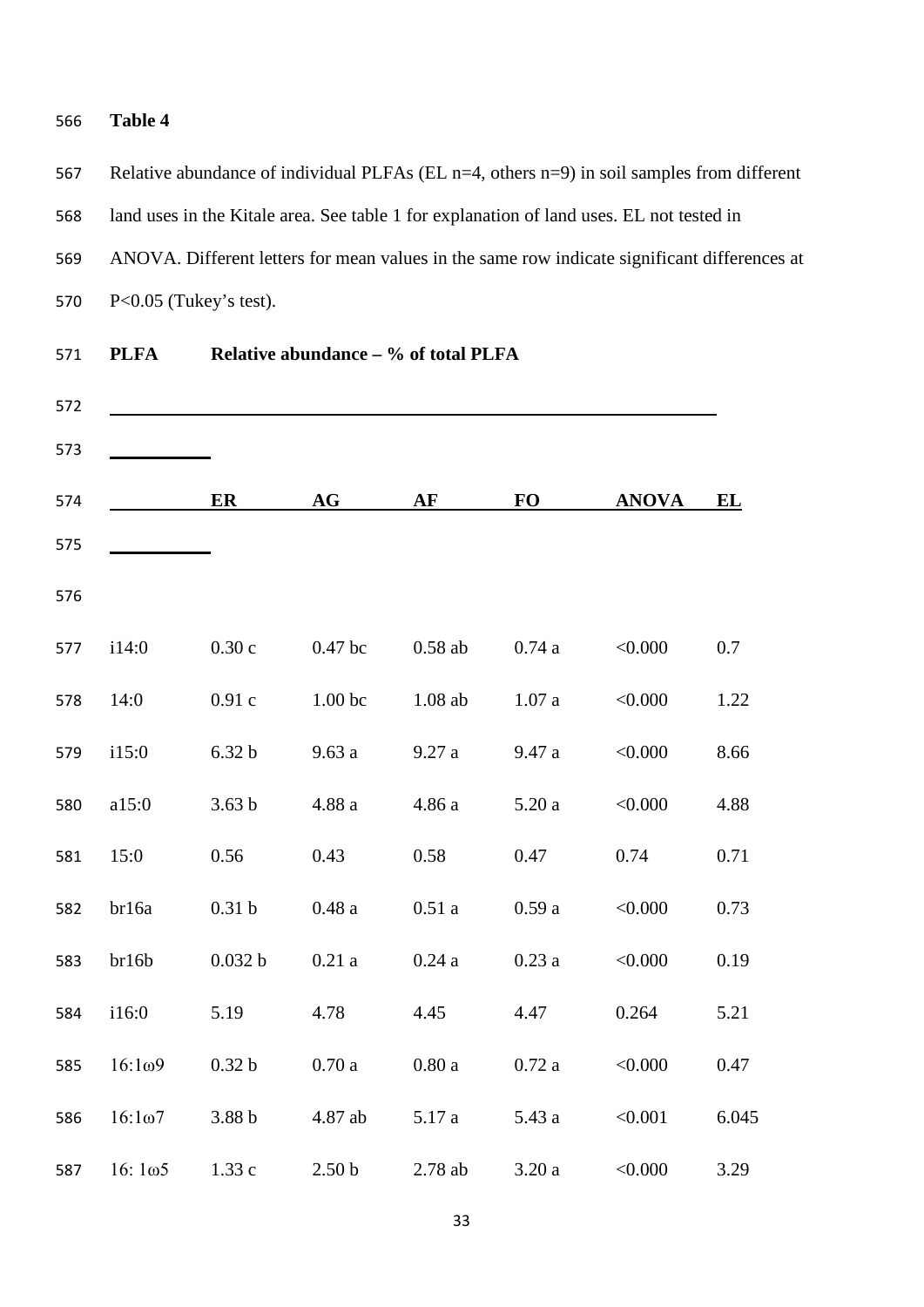| 588 | 16:00          | 16.65             | 13.57             | 14.88             | 15.54             | 0.554            | 12.66   |
|-----|----------------|-------------------|-------------------|-------------------|-------------------|------------------|---------|
| 589 | unk17a         | 1.60a             | $1.20$ ab         | $1.07$ ab         | 1.01 <sub>b</sub> | < 0.05           | 0.9     |
| 590 | br17           | 1.55 <sub>b</sub> | 3.15a             | 3.14a             | 2.88a             | < 0.000          | 2.78    |
| 591 | 10Me16         | 4.55 b            | 7.46 a            | 6.87 ab           | 6.20ab            | < 0.05           | 5.56    |
| 592 | unk17b         | 0.9               | 0.94              | 0.54              | 0.53              | 0.42             | 0.42    |
| 593 | i17:0          | 3.62a             | 2.75 <sub>b</sub> | 2.74 <sub>b</sub> | 2.60 <sub>b</sub> | 0.001            | 2.57    |
| 594 | a17:0          | 3.7               | 3.12              | 3.14              | 2.98              | 0.214            | 2.6     |
| 595 | cy17           | 1.71 <sub>b</sub> | 2.69a             | 2.70a             | 2.64a             | $\boldsymbol{0}$ | 2.26    |
| 596 | 17:0           | 0.6               | 0.63              | 0.71              | 0.52              | 0.432            | 0.56    |
| 597 | br18           | 4.15a             | 2.78 ab           | 2.54 <sub>b</sub> | 2.19 <sub>b</sub> | < 0.01           | 1.86    |
| 598 | 10Me17         | 1.22              | 1.67              | 1.48              | 1.17              | 0.06             | 1.2     |
| 599 | $18:2+18:3$    | 3.14              | 2.04              | 2.15              | 2.57              | 0.307            | 2.64    |
| 600 | 18:109         | 5.2               | 4.77              | 5.03              | 5.02              | 0.508            | 5.33    |
| 601 | $18:1\omega$ 7 | 4.34c             | 5.32 bc           | 6.24 ab           | 7.86 a            | $\mathbf{0}$     | 9.78    |
| 602 | $18:1\omega 6$ | 0.28              | 0.42              | 0.37              | 0.28              | 0.577            | 0.2     |
| 603 | 18:105         | 1.63              | 1.53              | 1.93              | 1.92              | 0.736            | 1.69    |
| 604 | 18:0           | 3.85a             | 3.13 ab           | 2.94 <sub>b</sub> | 2.67 <sub>b</sub> | < 0.01           | 2.65    |
| 605 | br19           | 0.00 <sub>b</sub> | $0.08$ ab         | $0.05$ ab         | 0.13a             | < 0.05           | 0.55    |
| 606 | 10Me18:0       | 2.58 bc           | 3.35a             | $3.03$ ab         | 2.28c             | < 0.000          | 1.87    |
| 607 | i19:0          | 3.32a             | $2.07$ ab         | 1.57 <sub>b</sub> | 0.92 <sub>b</sub> | < 0.000          | 0.9     |
| 608 | unk19a         | 1.08              | 0.63              | 0.55              | 0.58              | 0.05             | $0.8\,$ |